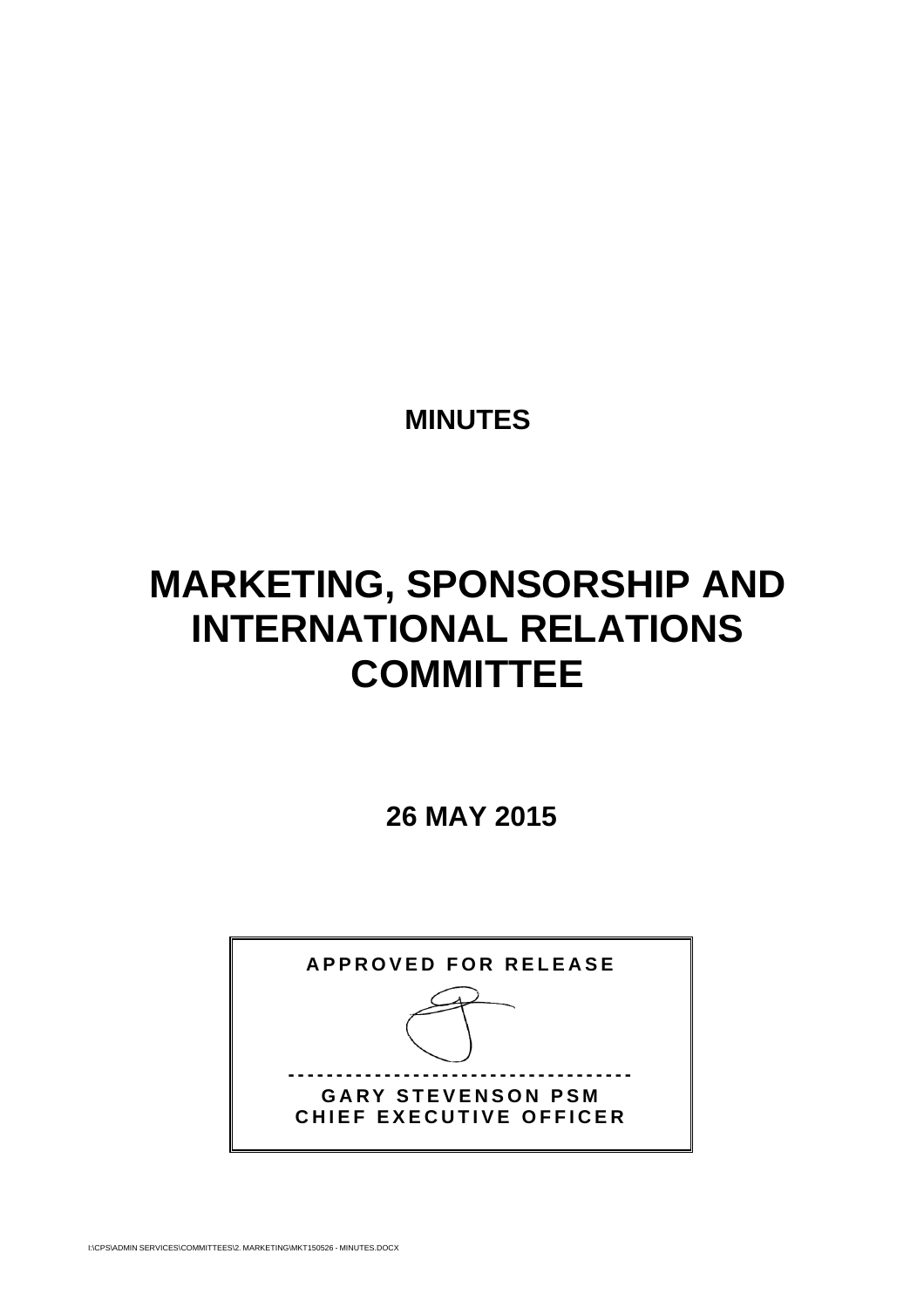

CITY of PERTH

**MINUTES** 

# **MARKETING, SPONSORSHIP AND INTERNATIONAL RELATIONS COMMITTEE**

**26 MAY 2015** 



INCPS\ADMIN SERVICES\COMMITTEES\2. MARKETING\MKT150526 - MINUTES.DOCX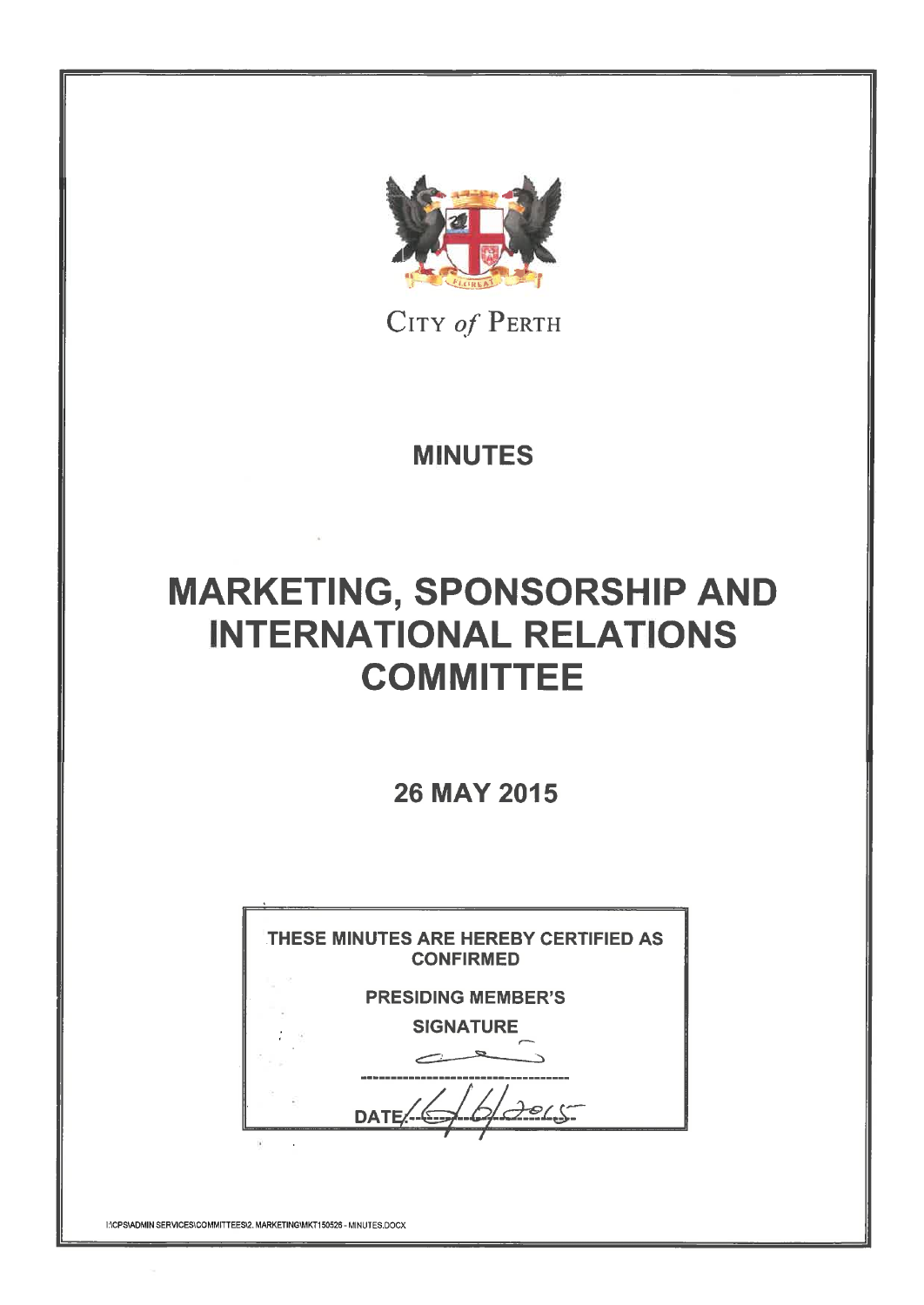# **MARKETING, SPONSORSHIP AND INTERNATIONAL RELATIONS COMMITTEE**

# **INDEX**

| <b>Item</b> | <b>Description</b>                                                                                                                                                                                                    | Page           |
|-------------|-----------------------------------------------------------------------------------------------------------------------------------------------------------------------------------------------------------------------|----------------|
|             | MP80/15 DECLARATION OF OPENING                                                                                                                                                                                        | 1              |
|             | MP81/15 APOLOGIES AND MEMBERS ON LEAVE OF ABSENCE                                                                                                                                                                     | 1              |
|             | MP82/15 QUESTION TIME FOR THE PUBLIC                                                                                                                                                                                  | 1              |
|             | MP83/15 CONFIRMATION OF MINUTES                                                                                                                                                                                       | 1              |
|             | MP84/15 CORRESPONDENCE                                                                                                                                                                                                | $\overline{2}$ |
|             | MP85/15 DISCLOSURE OF MEMBERS' INTERESTS                                                                                                                                                                              | $\overline{2}$ |
|             | MP86/15 MATTERS FOR WHICH THE MEETING MAY BE<br><b>CLOSED</b>                                                                                                                                                         | $\overline{2}$ |
|             | MP87/15 CORPORATE SPONSORSHIP - PLANNING INSTITUTE<br>OF AUSTRALIA 2015 STATE PLANNING CONFERENCE                                                                                                                     | 3              |
|             | MP88/15 TENDER 092-14/15 - PROVISION OF PROMOTION,<br>SOUNDTRACK AND BROADCAST BY A RADIO<br>STATION - CITY OF PERTH AUSTRALIA DAY<br><b>SKYWORKS</b>                                                                 | 8              |
|             | MP89/15 TENDER 093-14/15 - PROVISION OF PROMOTION<br>AND BROADCAST BY A TELEVISION STATION - CITY<br>OF PERTH AUSTRALIA DAY SKYWORKS                                                                                  | 13             |
|             | MP90/15 TENDER 106-14/15 - PROVISION OF CONCEPT<br>DEVELOPMENT, CREATIVE AND PRODUCTION OF<br>PYROTECHNICS DISPLAY - CITY OF PERTH<br>AUSTRALIA DAY SKYWORKS 91/15 MOTIONS OF<br>WHICH PREVIOUS NOTICE HAS BEEN GIVEN | 16             |
|             | MP91/15 PERTH PUBLIC ART FOUNDATION INCORPORATED -<br>THREE YEAR SPONSORSHIP AND PRINCIPAL<br>PARTNERSHIP AGREEMENT WITH THE CITY OF<br><b>PERTH 2015-2018NIL</b>                                                     | 22             |
|             | MP92/15 GENERAL BUSINESS                                                                                                                                                                                              | 22             |
|             | MP93/15 ITEMS FOR CONSIDERATION AT A FUTURE MEETING                                                                                                                                                                   | 22             |
|             | MP94/15 CLOSE OF MEETING                                                                                                                                                                                              | 22             |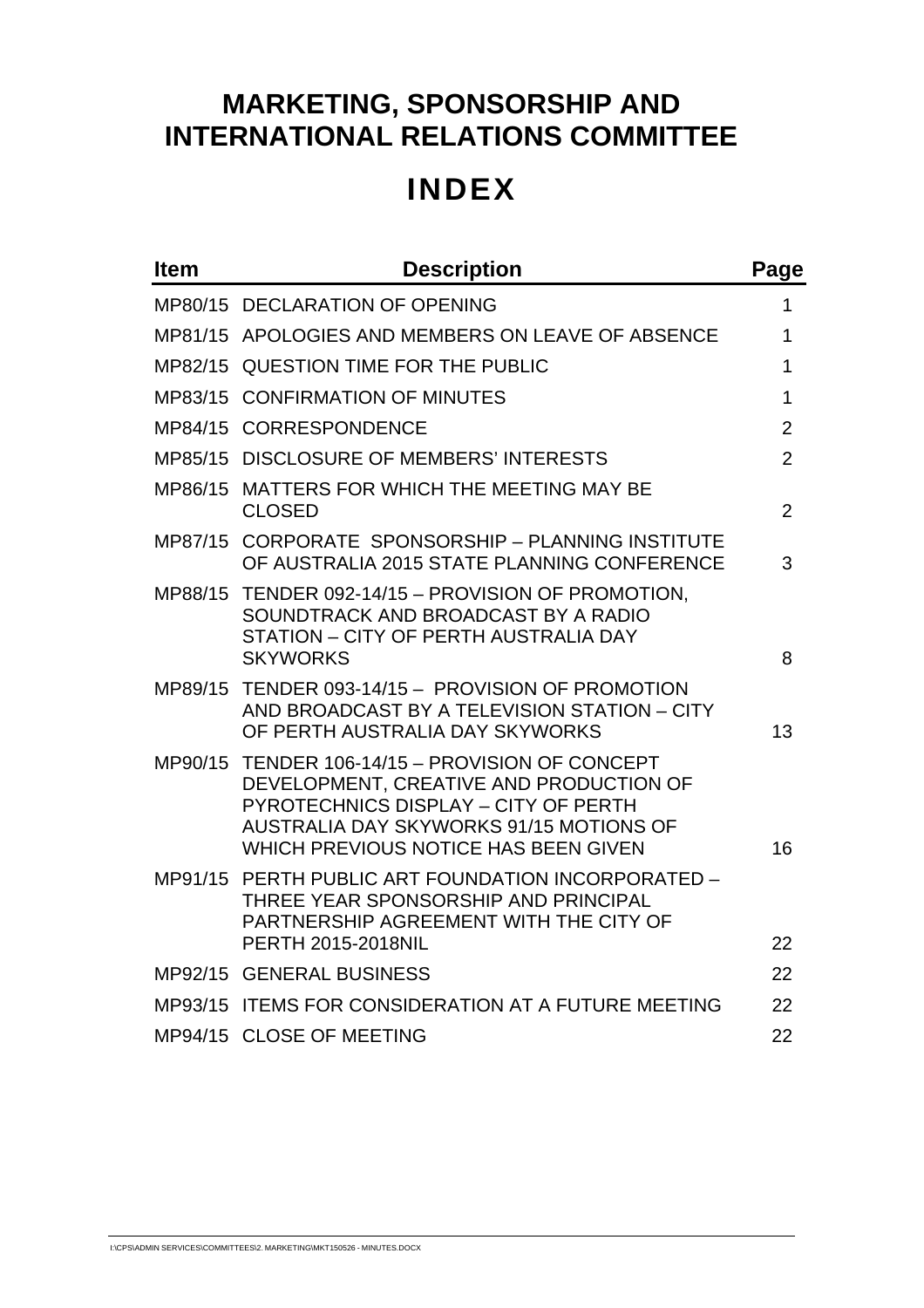## **MARKETING, SPONSORSHIP AND INTERNATIONAL RELATIONS COMMITTEE**

Minutes of the meeting of the City of Perth **Marketing, Sponsorship and International Relations Committee** held in Committee Room 1, Ninth Floor, Council House, 27 St Georges Terrace, Perth on **Tuesday, 26 May 2015**.

## **MEMBERS IN ATTENDANCE**

| Cr Chen   | <b>Presiding Member</b> |
|-----------|-------------------------|
| Cr Adamos |                         |

## **OFFICERS**

| Mr Stevenson | <b>All Control</b> | <b>Chief Executive Officer</b>               |
|--------------|--------------------|----------------------------------------------|
| Mr Dunne     | $\sim 100$         | <b>Director City Services</b>                |
| Ms Scott     | $\sim$ $-$         | Manager Marketing, Communications and Events |
| Mr Close     | $\sim 100$         | Acting Manager Economic Development          |
| Ms Honmon    | $\sim$             | Governance Officer                           |

## **GUESTS AND DEPUTATIONS**

Nil

## **MP80/15 DECLARATION OF OPENING**

**4.00pm** The Presiding Member declared the meeting open.

## **MP81/15 APOLOGIES AND MEMBERS ON LEAVE OF ABSENCE**

Cr Limnios (Leave of Absence).

## **MP82/15 QUESTION TIME FOR THE PUBLIC**

Nil

## **MP83/15 CONFIRMATION OF MINUTES**

*Moved by Cr Adamos, seconded by Cr Chen* 

*That the minutes of the meeting of the Marketing, Sponsorship and International Relations Committee held on Tuesday, 5 May 2015 be confirmed as a true and correct record.* 

*The motion was put and carried*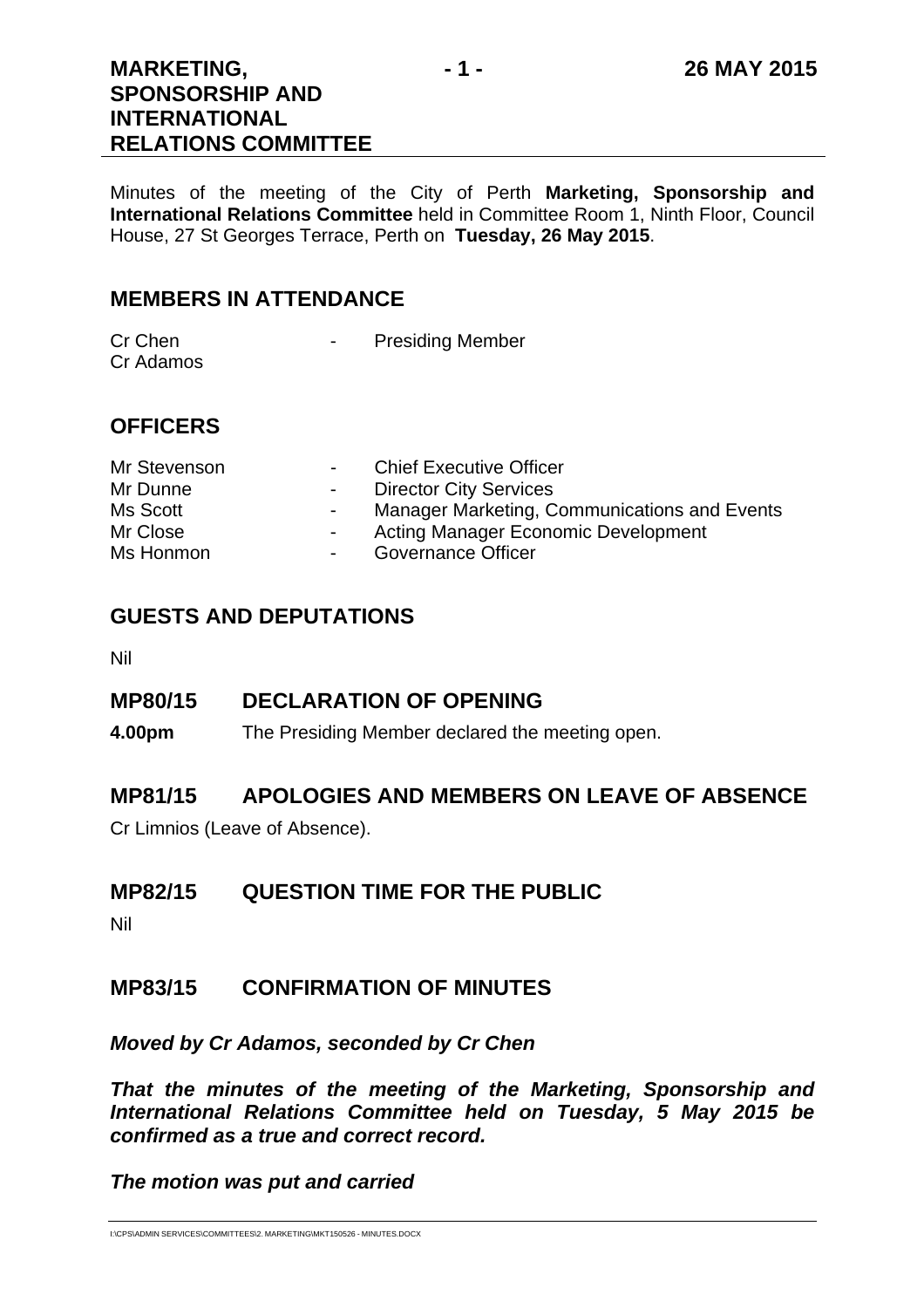**The votes were recorded as follows:** 

**For: Crs Chen and Adamos** 

**Against: Nil** 

## **MP84/15 CORRESPONDENCE**

Nil

### **MP85/15 DISCLOSURE OF MEMBERS' INTERESTS**

Nil

## **MP86/15 MATTERS FOR WHICH THE MEETING MAY BE CLOSED**

The Chief Executive Officer advised that in accordance with Section 5.23(2) of the *Local Government Act 1995*, should an Elected Member wish to discuss the content of the confidential schedules listed below, it is recommended that Committee resolve to close the meeting to the public prior to discussion of the following:

| <b>Confidential</b><br><b>Schedule</b><br>No. | Item No. and Title.                                | <b>Reason</b>  |
|-----------------------------------------------|----------------------------------------------------|----------------|
| 1 and $2$                                     | Item MP88/15 - Tender 092-14/15 - Provision of     | Section        |
|                                               | Promotion, Soundtrack and Broadcast by a Radio     | 5.23(2)(e)(ii) |
|                                               | Station – City of Perth Australia Day Skyworks     |                |
| $3$ and $4$                                   | Item MP89/15 - Tender 093-14/15 - Provision of     | Section        |
|                                               | Promotion and Broadcast by a Television Station -  | 5.23(2)(e)(ii) |
|                                               | City of Perth Australia Day Skyworks               |                |
| $5$ and $6$                                   | Item MP90/15 - Tender 106-14/15 - Provision of     | Section        |
|                                               | Concept Development, Creative and Production of    | 5.23(2)(e)(ii) |
|                                               | Pyrotechnics Display - City of Perth Australia Day |                |
|                                               | <b>Skyworks</b>                                    |                |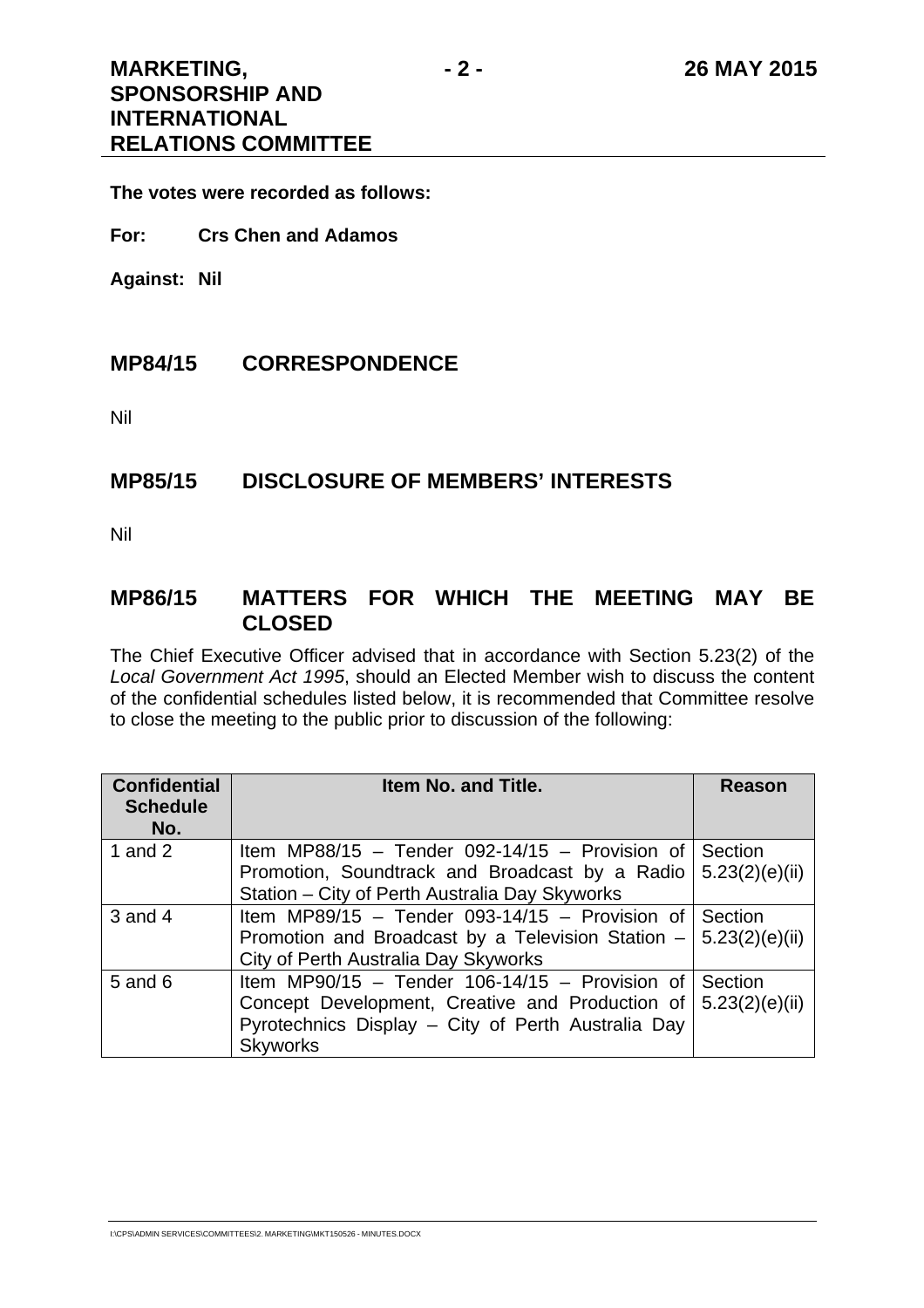## **MP87/15 CORPORATE SPONSORSHIP – PLANNING INSTITUTE OF AUSTRALIA 2015 STATE PLANNING CONFERENCE**

#### **BACKGROUND:**

| FILE REFERENCE:          | P1010627-23                      |
|--------------------------|----------------------------------|
| <b>REPORTING UNIT:</b>   | <b>Economic Development Unit</b> |
| RESPONSIBLE DIRECTORATE: | City Planning & Development      |
| DATE:                    | 14 May 2015                      |
| SCHEDULES:               | N/A                              |

The Planning Institute of Australia (PIA) is the peak national body representing the urban and regional planning profession.

Founded in 1951, the PIA aims to promote excellence in local, regional, state and national planning within the public and private sectors. PIA currently represents approximately 4,800 professional members across Australia and 230 professionals internationally.

The PIA State Conference has become the premier event in the PIA calendar and attracts strong media coverage. The event brings together PIA members and practitioners from the planning, engineering and legal professions, local government, developers and community groups and provides access to engaging speakers at the forefront of innovation and advancement. The event is also an excellent opportunity to network with leading organisations within the planning and development industry. The 2014 State Planning Conference was a sold out event with 330 people in attendance.

| Year            | <b>Sponsorship Amount</b> |
|-----------------|---------------------------|
| 2010            | \$9,000                   |
| 2012            | \$5,500                   |
| 2013            | \$6,000                   |
| 2014            | \$6,000                   |
| 2015 (proposed) | \$6,000                   |

In previous years the City of Perth has provided the following sponsorship for this event:

#### **Summary of Event:**

The Planning Institute of Australia (Western Australian Chapter) will hold the 2015 State Planning Conference at the Crown Entertainment Complex, Burswood.

The theme of this year's conference is "How will we live? Imagine our tomorrow".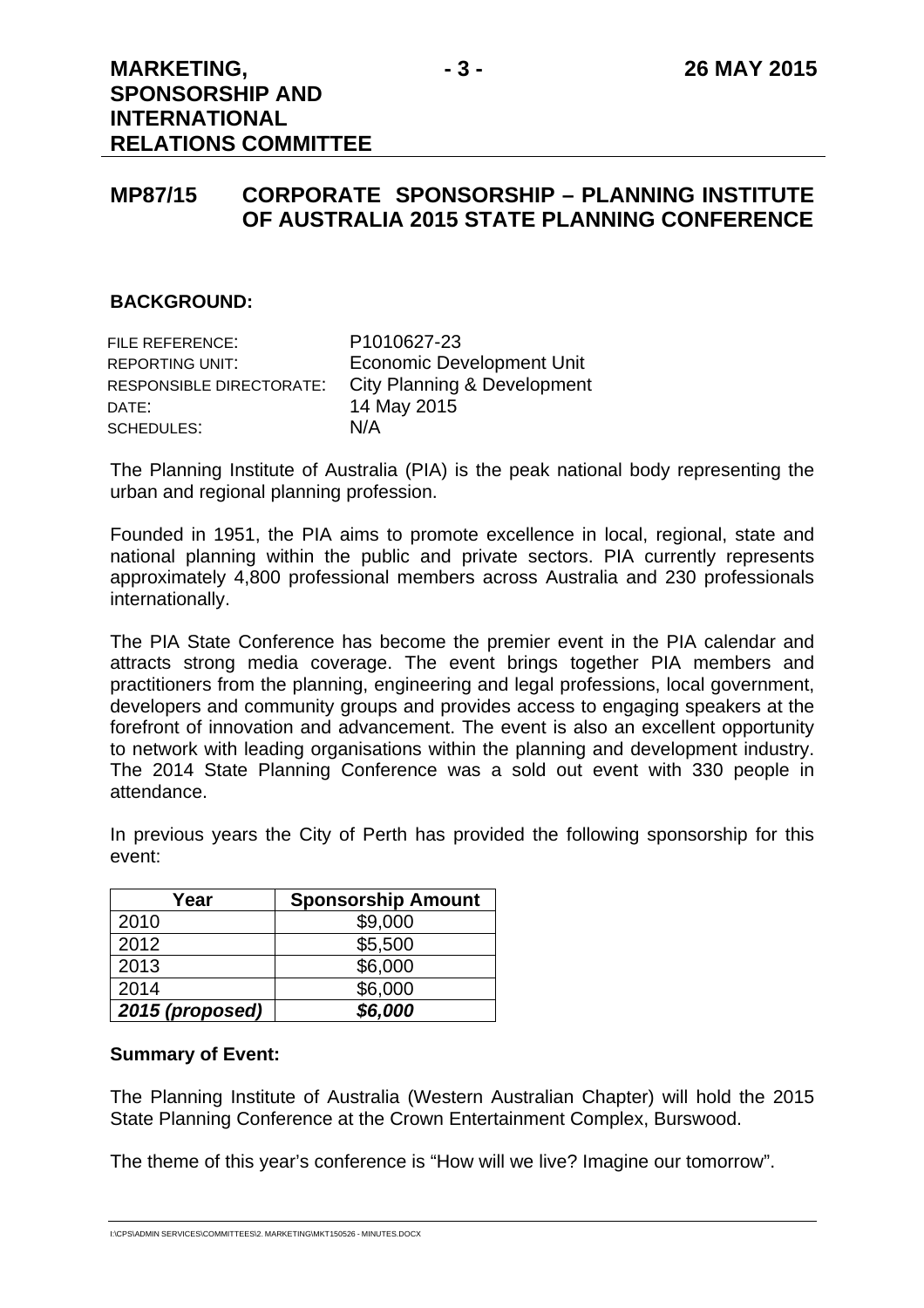The PIA has invited the City of Perth to be a sponsor of one of the Conference Keynote Speakers, Mr Adam Beck, who is currently the Director of Innovation at EcoDistricts, based in Portland, Oregon.

Mr Beck specialises in developing sustainability tools and assessment systems for accelerating and benchmarking urban regeneration and infrastructure development projects. Mr Beck's previous appointments have included:

- Executive Director at the Green Building Council of Australia;
- Associate at global consulting firm Arup; and
- A lecturer in social impact assessment and community engagement at the University of Queensland.

The event organisers have advised that registration costs for the 2015 State Planning Conference are as follows:

- Members: \$500
- Non Members: \$580.

The City has been offered five full conference registrations to a maximum total value of \$2,900 as a sponsorship benefit.

#### **LEGISLATION / STRATEGIC PLAN / POLICY:**

|                         | Integrated Planning Strategic Community Plan                                                                                                                   |
|-------------------------|----------------------------------------------------------------------------------------------------------------------------------------------------------------|
| <b>Reporting</b><br>and | <b>Council Four Year Priorities: Community Outcome</b>                                                                                                         |
| <b>Framework</b>        | Perth as a Capital City                                                                                                                                        |
| <b>Implications</b>     | The City is recognised internationally as a city on the move<br>and for its liveability, talented people, centres of excellence<br>and business opportunities. |
| <b>Policy</b>           |                                                                                                                                                                |
| Policy No and Name:     | 18.8 – Provision of Sponsorship and donations                                                                                                                  |

#### **DETAILS:**

#### **Eligibility for Sponsorship:**

| <b>Criterion</b>                                                        | <b>Satisfied</b> |
|-------------------------------------------------------------------------|------------------|
| Events and activities held outside of the city of Perth which will      | Yes              |
| increase awareness of, and goodwill for, the City of Perth              |                  |
| Supports for promotional material (such as publications and films)      | Yes              |
| which positively position the City of Perth                             |                  |
| Support for the activities of organisations or individual which provide | Yes              |
| positive positioning for the City of Perth                              |                  |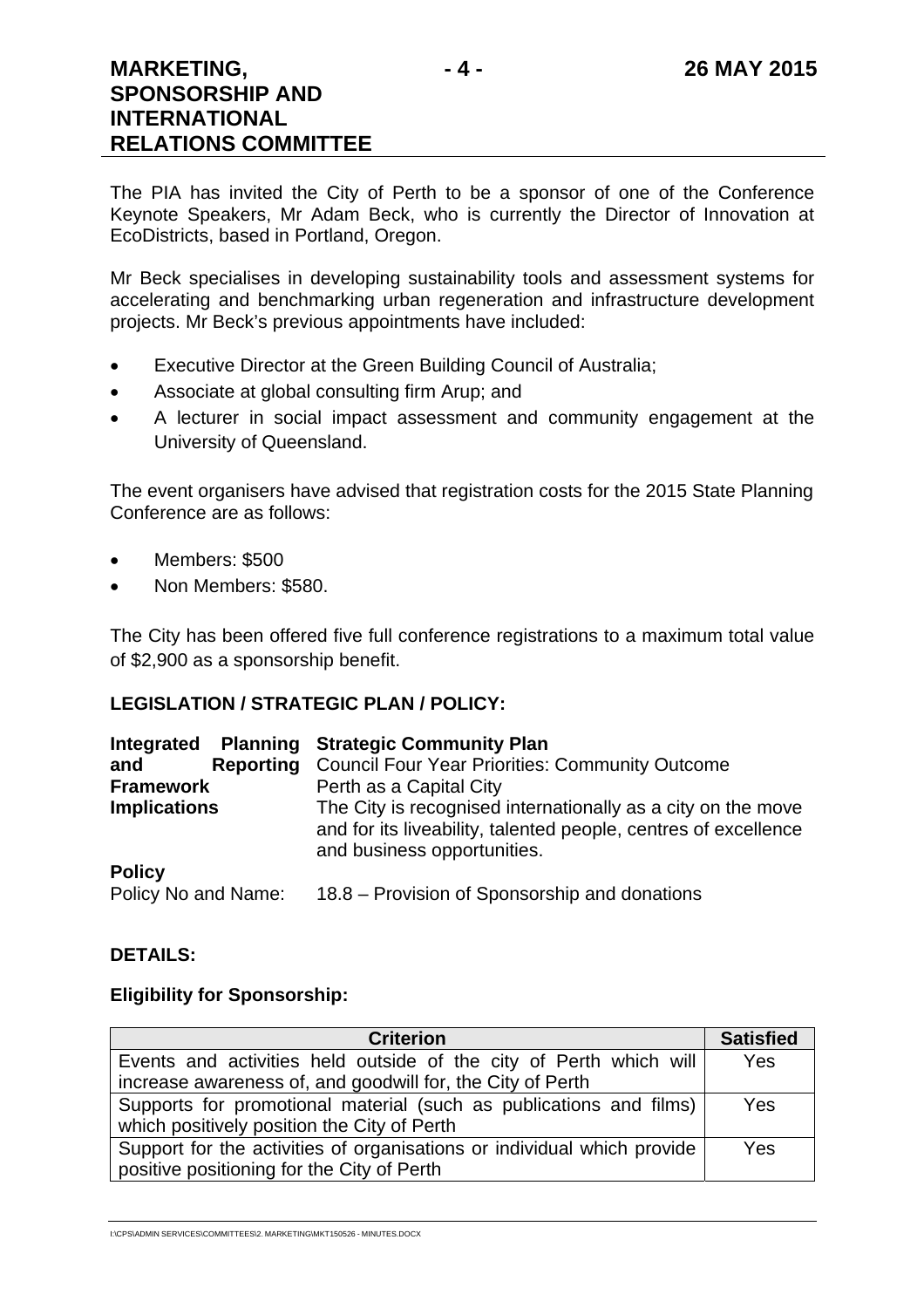#### **Markets / audiences who will be exposed to sponsorship information:**

- Town Planners.
- Local and State Government representatives.
- Developers.
- Urban designers.
- **•** Engineers.
- Legal professionals.

Invitations to the conference are sent to all WA Chapter members, VIPs and WA Chapter contacts which equates to a total of approximately 2,000 people including government agencies, private firms and suppliers.

Invitations are also sent to international equivalent associations such as the Singapore Planners' Institute and the New Zealand Planners' Institute. These invitations contain all relevant sponsorship logos and acknowledgement.

#### **Promotion of City of Perth to Markets / audiences:**

The City's support for PIA and the State Planning Conference will be promoted to the audience visually through placement of the City of Perth logo on marketing material and invitations, PowerPoint slides and banners as well as verbal acknowledgement of the City of Perth as a Keynote Speaker Sponsor during the conference.

#### **Assessment of Application (Corporate):**

#### **1. The opportunity the sponsorship provides to enhance the image of the City of Perth.**

The sponsorship of the 2015 State Planning Conference will enhance the profile of the City of Perth as a planning leader, workplace of choice and supporter of best practice planning and design outcomes.

#### **2. The value of the increased good will from markets / audiences exposed to the sponsorship by the City of Perth.**

Sponsorship of the State Planning Conference will position the City of Perth alongside the State's leading development agencies, thought-leaders in planning and future leaders, and will demonstrate the City's support for design excellence to the Australian planning and urban design community.

The increase of good will for the City of Perth will spread beyond a WA based audience as invitations and promotional material is also disseminated to an interstate and international audience (such as associated planning Institutes).

I:\CPS\ADMIN SERVICES\COMMITTEES\2. MARKETING\MKT150526 - MINUTES.DOCX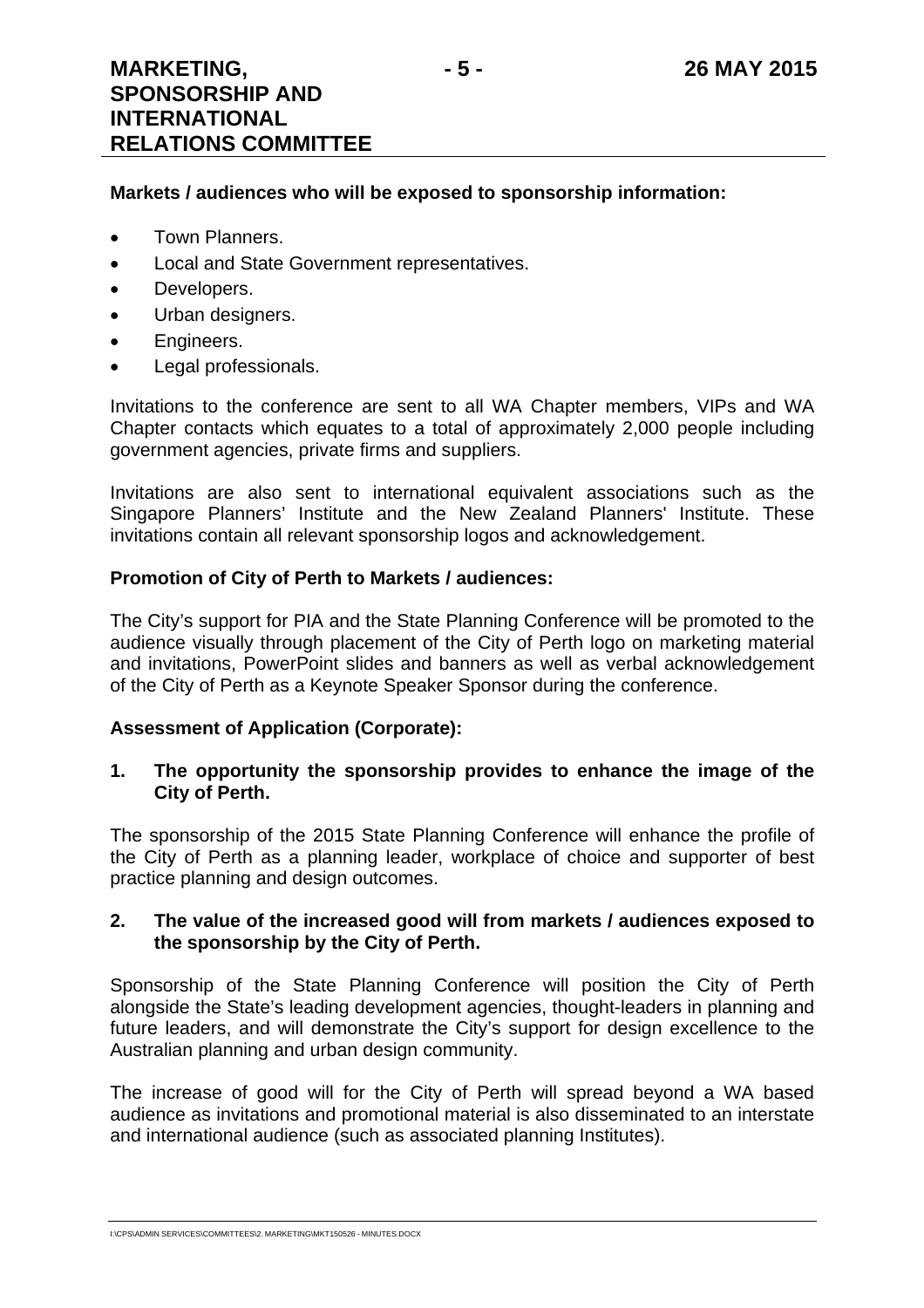#### **3. Contributes towards the achievement of one or more of the City's Economic Development objectives.**

- to position the city as a city of regional and international significance; and
- to increase visitation to the city.

Sponsorship of the State Planning Conference meets the City's Economic Development objectives by positioning the City of Perth as a city of regional and international significance, and as an advocate for better planning and quality outcomes for the community.

The PIA also proposes to host study tours the day prior to the Conference which will increase visitation to the city including the Elizabeth Quay development and East Perth areas.

#### **4. Benefits to be provided to the City.**

The benefits provided to the City are detailed in the recommendation section of this report.

#### **FINANCIAL IMPLICATIONS:**

| ACCOUNT NO:                | 43736000                   |                                        |
|----------------------------|----------------------------|----------------------------------------|
| <b>BUDGET ITEM:</b>        |                            | Town Planning and Regional Development |
|                            | <b>Other Town Planning</b> |                                        |
| <b>BUDGET PAGE NUMBER:</b> | 9                          |                                        |
| <b>BUDGETED AMOUNT:</b>    | \$323,206                  | This component is \$99,387             |
| AMOUNT SPENT TO DATE:      | \$168,371                  |                                        |
| PROPOSED COST:             | \$6,000                    |                                        |
| <b>BALANCE:</b>            | \$148,835                  |                                        |

All figures quoted in this report are exclusive of GST.

#### **COMMENTS:**

Sponsorship of the State Planning Conference will highlight to the Australian planning and urban design community, the City of Perth's support for design excellence and the aims of the Planning Institute of Australia. The City's corporate image will be positioned alongside the State's leading development agencies, thought-leaders in planning and future leaders.

It is recommended that the Marketing, Sponsorship and International Relations Committee approve sponsorship of \$6,000 (excluding GST).

I:\CPS\ADMIN SERVICES\COMMITTEES\2. MARKETING\MKT150526 - MINUTES.DOCX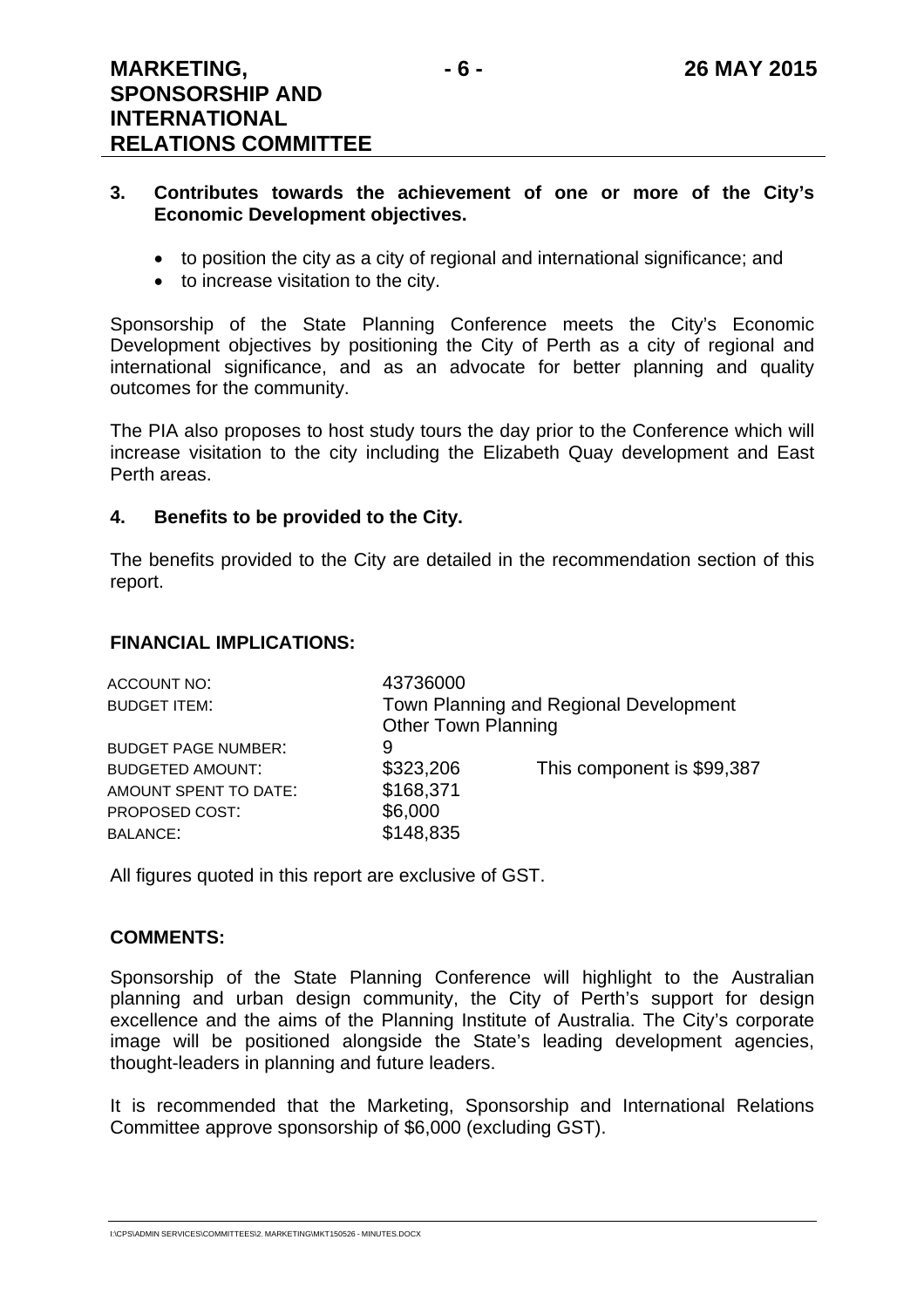#### *Moved by Cr Adamos, seconded by Cr Chen*

*That the Marketing, Sponsorship and International Relations Committee:* 

- *1. approves Corporate cash sponsorship of \$6,000 (excluding GST) to the Planning Institute of Australia to sponsor one of the Keynote Speakers (Adam Beck) at the Planning Institute of Australia 2015 State Planning Conference to be held on Friday, 11 September 2015;*
- 2. notes that the event organisers will provide the following *sponsorship benefits to the City:* 
	- *2.1 the opportunity to introduce the Keynote Speaker (Mr Adam Beck);*
	- *2.2 acknowledgement in all conference marketing material and on the conference website including a hotlink to the City of Perth website;*
	- *2.3 the opportunity to play a Corporate DVD;*
	- *2.4 display of a City of Perth banner and the placement of the City's crest on a looped PowerPoint slide in the plenary sessions;*
	- *2.5 placement of the City of Perth crest on the event sponsorship banner;*
	- *2.6 recognition and verbal acknowledgement of the City of Perth as a Keynote Speaker Sponsor;*
	- *2.7 two slides in the Conference Sponsor slideshow which runs as an introduction to each session;*
	- *2.8 corporate profile on print program identifying the City of Perth as a Keynote Speaker Sponsor;*
	- *2.9 City of Perth crest in PIA (WA) Annual Report recognising the level of sponsorship;*
	- *2.10 five full conference registrations;*

*(Cont'd)* 

I:\CPS\ADMIN SERVICES\COMMITTEES\2. MARKETING\MKT150526 - MINUTES.DOCX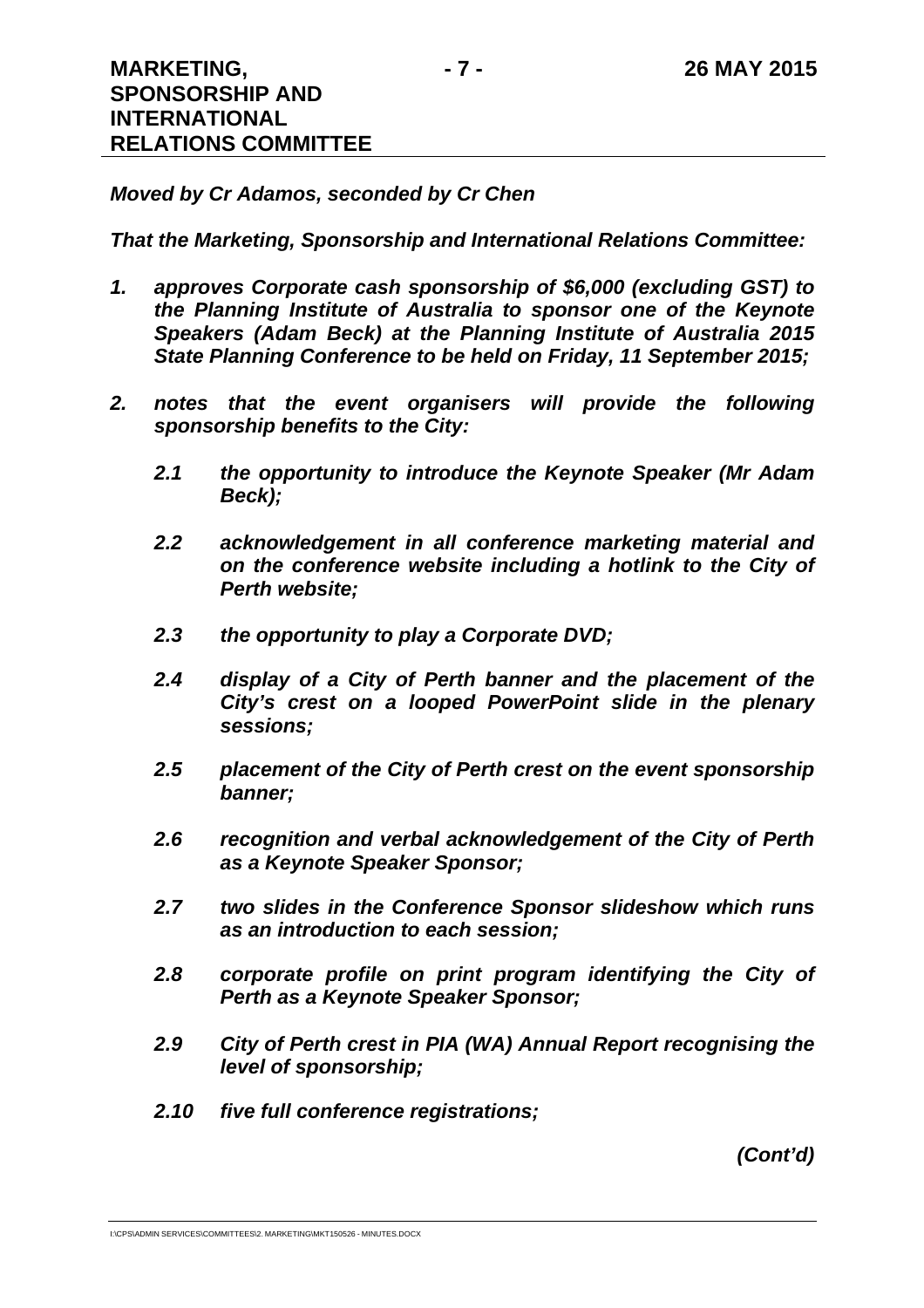- *2.11 additional City of Perth delegates being entitled to receive a discount of 15% on registration;*
- *3. a detailed acquittal report, including all media coverage obtained, to be submitted to the City by March 2016.*

*The motion was put and carried* 

**The votes were recorded as follows:** 

**For: Crs Chen and Adamos** 

**Against: Nil** 

**At this point in the meeting and in accordance with Section 9.2 of the** *City of Perth Standing Orders Local Law 2009***, Items MP88/15, MP89/15 and MP90/15 were moved en bloc.** 

## **MP88/15 TENDER 092-14/15 – PROVISION OF PROMOTION, SOUNDTRACK AND BROADCAST BY A RADIO STATION – CITY OF PERTH AUSTRALIA DAY SKYWORKS**

#### **BACKGROUND:**

| FILE REFERENCE:          | P1031440                                               |
|--------------------------|--------------------------------------------------------|
| REPORTING UNIT:          | Marketing, Communications & Events                     |
| RESPONSIBLE DIRECTORATE: | <b>City Services</b>                                   |
| DATE:                    | 23 April 2015                                          |
| MAP / SCHEDULE:          | Confidential Schedule 1 - Proposal Submissions         |
|                          | Confidential Schedule 2 - Tender 092-14/15 Evaluation  |
|                          | <b>Matrix</b>                                          |
|                          | (Confidential Schedules are distributed to the Elected |
|                          | Members under separate cover)                          |
|                          |                                                        |

**Confidential Schedules 1 and 2 are bound in Consolidated Committee Confidential Minute Book Volume 1 2015.**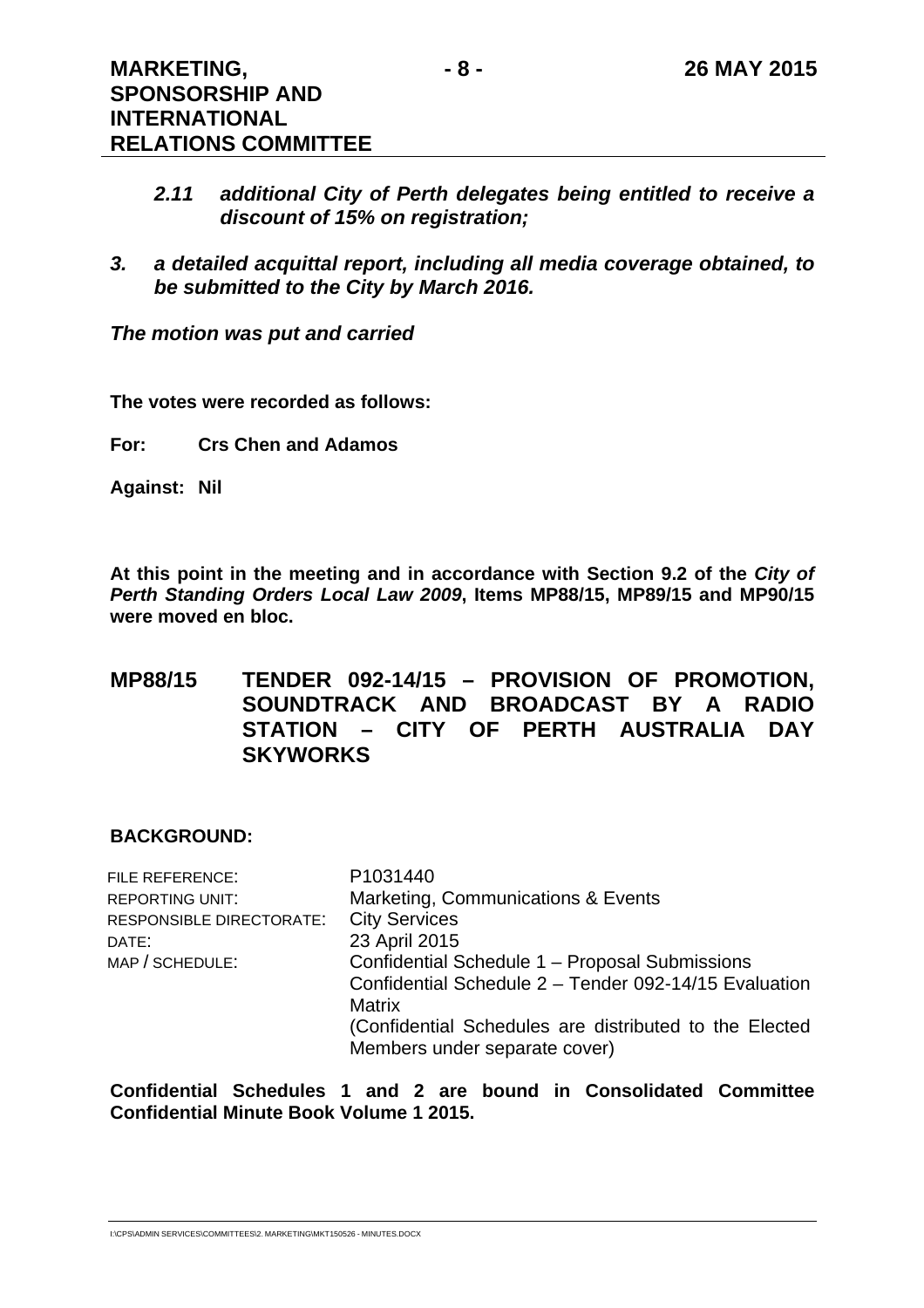The tender process has been used to seek provision of promotion, soundtrack and broadcast by a radio station for the City of Perth Australia Day Skyworks events for 2016 (with an option to extend for 2017 and 2018). There are no financial implications as the services are provided by the successful tenderer free of charge in return for sponsorship rights to the event. These sponsorship rights include the placement of the City of Perth crest on all marketing materials and the recognition of the City of Perth as a major sponsor.

#### **LEGISLATION / STRATEGIC PLAN / POLICY:**

| Legislation                             |       | Section 3.57 of the Local Government Act 1995<br>Part 4 of the Local Government (Functions and General)<br>Regulations 1996 |
|-----------------------------------------|-------|-----------------------------------------------------------------------------------------------------------------------------|
| <b>Integrated Planning</b>              |       | <b>Corporate Business Plan</b>                                                                                              |
| and Reporting                           |       | Council Four Year Priorities - Perth as a Capital City                                                                      |
| <b>Framework</b><br><b>Implications</b> | S5    | Increased place activation and use of under-<br>utilised space.                                                             |
|                                         | IP5.2 | Contribute to and facilitate the activation and use<br>of vacant private and public space.                                  |
| <b>Policy</b>                           |       |                                                                                                                             |
| Policy No and Name:                     |       | 9.7 – Purchasing Policy                                                                                                     |

#### **DETAILS:**

The City of Perth advertised for tender submissions for the Provision of Promotion, Soundtrack and Broadcast by a Radio Station for Skyworks 2016 with the option to extend in 2017 and 2018. Two submissions were received from:

- Perth FM Radio Pty Ltd (Mix 94.5).
- Nova Entertainment (Perth) Pty Ltd (Nova 93.7).

#### **Assessment**

The tender was assessed against the following selection criteria and all conditions were met. The following is a summary of the assessment:

#### **Proposal**

#### **a) Total Value of the Proposal**

Proposals from both Nova 93.7 and Mix 94.5 were of a significant total dollar value, with Nova 93.7 slightly exceeding the total value in comparison to Mix 94.5. The proposal values included advertising air time, promotional program, other on-air promotion, social media, website and production costs.

I:\CPS\ADMIN SERVICES\COMMITTEES\2. MARKETING\MKT150526 - MINUTES.DOCX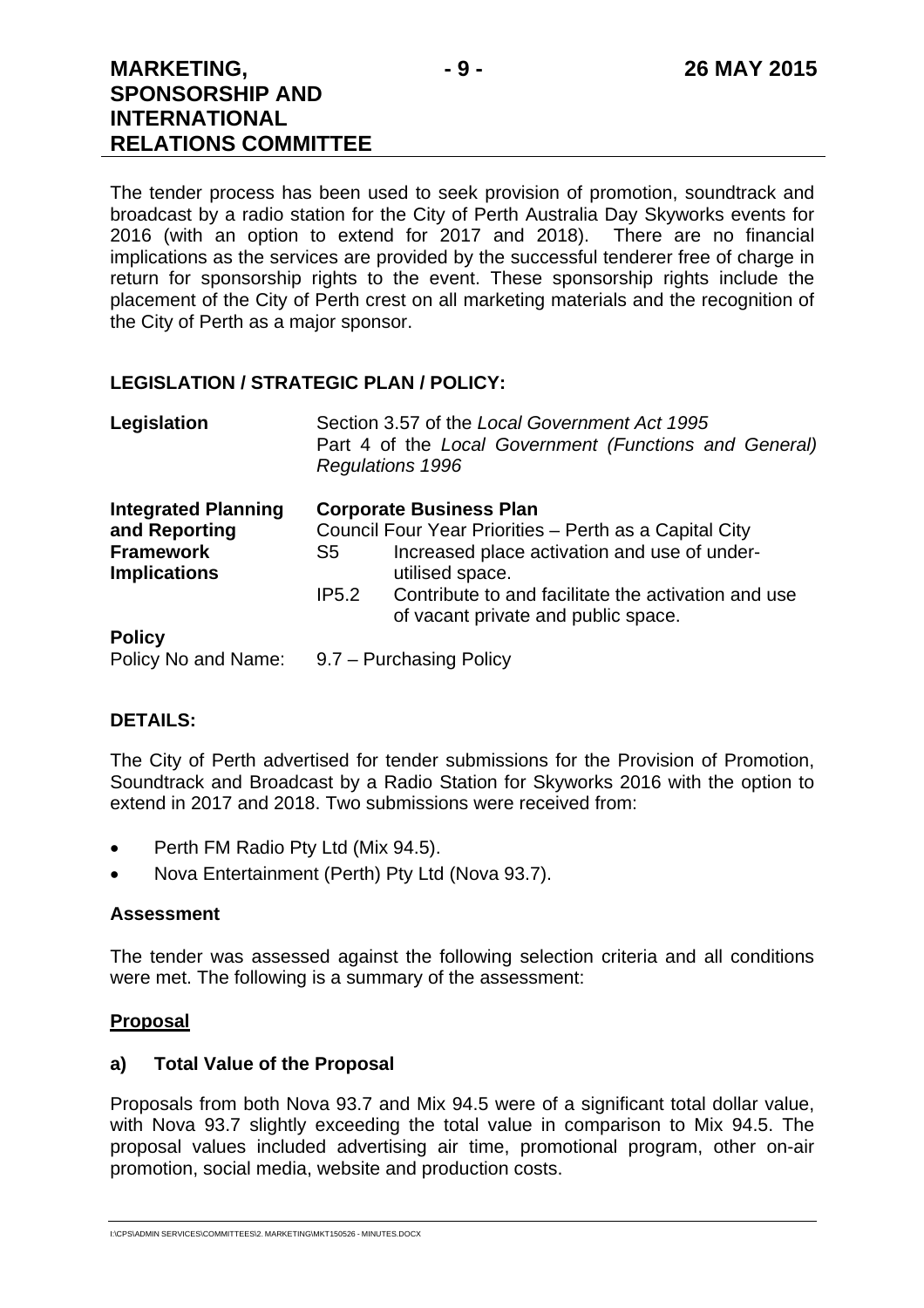#### **b) Value of the advertising air-time component of the promotional program**

Nova 93.7's total value of advertising air time was less than Mix 94.5's total value, resulting in Mix 94.5 offering more hours of air time. This includes the promotional program, advertising and other air time.

#### **c) Effectiveness of the promotional program in terms of meeting the objectives of Skyworks**

The objective of Skyworks is to create an event on Australia Day that reflects Western Australia's vibrant community, and welcomes families and other groups to participate in a celebration of community spirit and national pride. A radio station would contribute to meeting these objectives by reaching the general public via various channels and enticing them to attend.

Nova 93.7 averaged 517,000 listeners per week in 2014 with the most listeners under the age of 40, 50 and 60. Nova 93.7 has the most listeners in Perth with their breakfast show 'Nathan, Nat and Shaun'. Their Facebook page has more followers than any other radio station in Perth.

Mix 94.5 averages 512,000 listeners each week. In the 2015 market research conducted for Skyworks, 82% thought that the soundtrack was aimed at all ages; this figure was 84% in 2014. 75% found the soundtrack enjoyable in 2015; on average over three years (2013 to 2015), 79% found the soundtrack enjoyable and 80% thought it was suitable for the event.

Nova 93.7 proposes to allocate more funds to their website and social media costs compared to Mix 94.5. Nova 93.7 also allocates more funds to listener competitions and has higher production costs. Mix 94.5 allocates more funds to their promotional air time, resulting in more 'spots' than Nova 93.7.

Whilst Nova 93.7 have slightly more listeners and have a larger total proposed dollar value, Mix 94.5 are proposing significant more 'spots' on air, potentially reaching a larger audience due to the amount of air time allocated to Skyworks promotion. Nova 93.7 allocates more funds towards competitions and social media than promotional air time due to their strong presence on social media.

The detailed proposals are attached in Confidential Schedule 1.

#### **Experience**

#### **a) Experience in developing and broadcasting events of a similar scale, level of complexity and level of expenditure to that proposed for Skyworks**

Nova 93.7 has broadcasted many events such as City to Surf, live concert performances and breakfast outside broadcasts. Nova 93.7 does not have experience in developing and broadcasting events of a similar scale to Skyworks, nor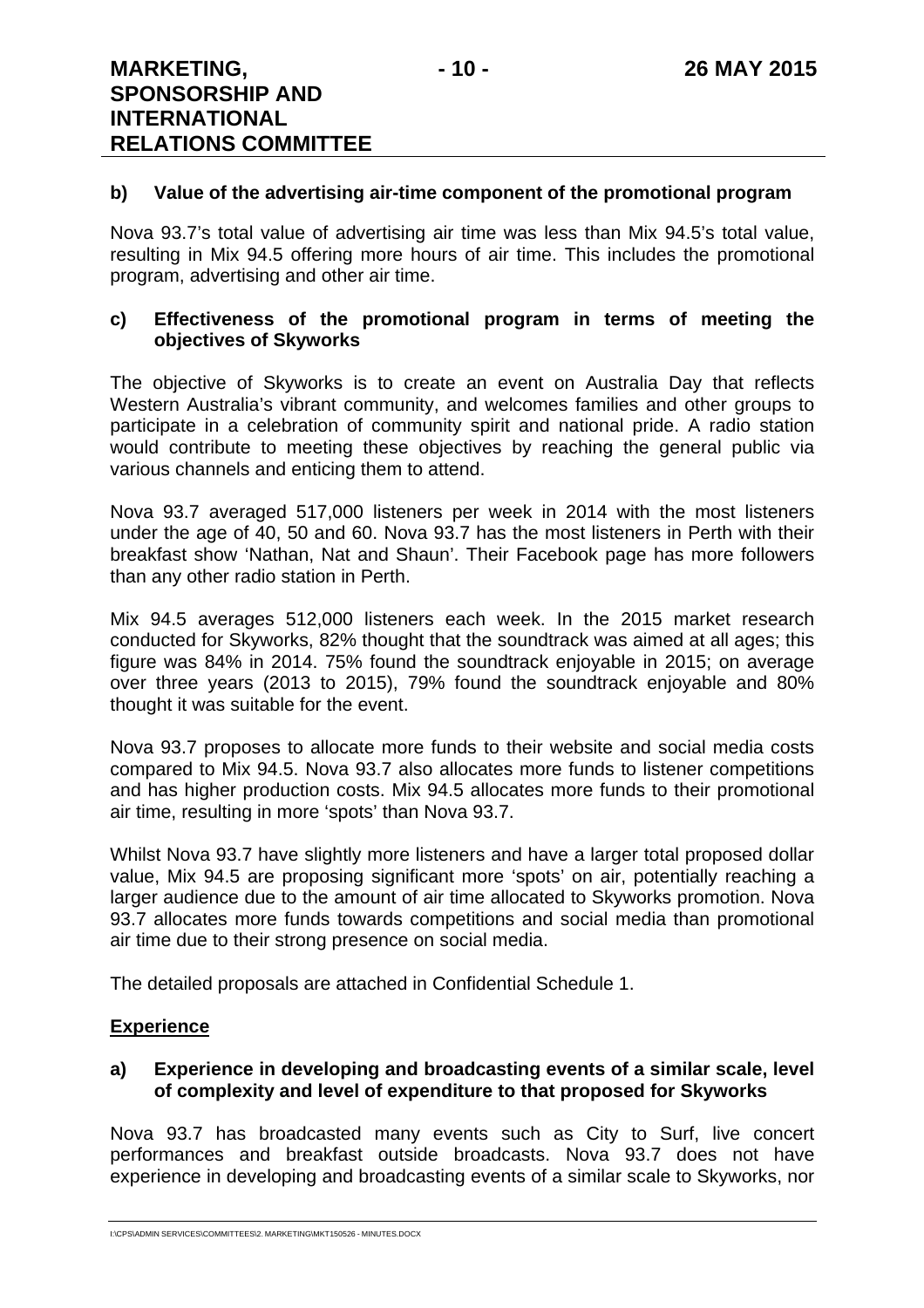has it been a broadcast partner in the past. Its key staff do have extensive experience in the event. Mr Gary Roberts, Managing Director, has previously worked on Skyworks with 96fm and Mix 94.5 from 1985 to 2002. He 'created' the event (then called Skyshow) in 1985 and was responsible for creating many new innovations over the years, as well as coming up with successful themes and narration during the display.

Other members of the Nova 93.7 team have experience working on Skyworks including its Head of Technology and Engineering who has worked on six Skyworks / Skyshows; its Senior Sales Executive who created the soundtrack between 1996 – 2000; its Program Director who has worked on four events; and its Commercial Production Manager who has worked on five events.

Southern Cross Austereo has been the broadcast partner of Skyworks for the past 20 years with Mix 94.5 broadcasting the event since 2003. Ms Linda Wayman, General Manager, has been involved in Skyworks since 2002, and has been a key consortium member for the event since 2003. Other members of the Mix 94.5 team that have experience working on Skyworks include its Technology Manager who has worked on Skyworks for the past ten years, its Project Engineer who has worked on Skyworks for the past 12 years and its Creative Solutions Director who has themed and developed the soundtrack for Skyworks for the past 7 years.

#### **b) Experience in developing creative soundtracks synchronised to events / displays which successfully address the objectives of the event / display.**

Nova 93.7's Managing Director, Mr Gary Roberts, has experience in creating new innovations and developing successful themes and narration for Skyworks / Skyshow from 1985 to 1992 and again from 1996 to 2002. Mr Roberts was responsible for the broadcast, creation and execution for the event for 15 years in total, with the most recent being in 2002 (13 years ago). Nova 93.7's Senior Sales Executive was responsible for producing an all-Australian soundtrack for the event between 1996 and 2000.

Mix 94.5's Creative Solutions Director has been responsible for developing the theme and overseeing the Skyworks soundtrack for the past seven years since 2009. Mix 94.5's Imaging Producer has produced the past eight Skyworks soundtracks since 2008. Over the last three years on average, research conducted by the City of Perth post-event has indicated that 79% have enjoyed the soundtrack and 80% has found it suitable to the event, remaining consistent and meeting the objectives of the event.

#### **c) Experience in working co-operatively as part of a team including other media, pyrotechnics and special effects and Government bodies.**

Nova 93.7 provided written references from a local government authority, television partner, outside broadcast venue and previous contractors of Skyworks including pyro technicians. These references clearly demonstrated Nova 93.7's and Managing Director Gary Roberts capability to work co-operatively as part of a team.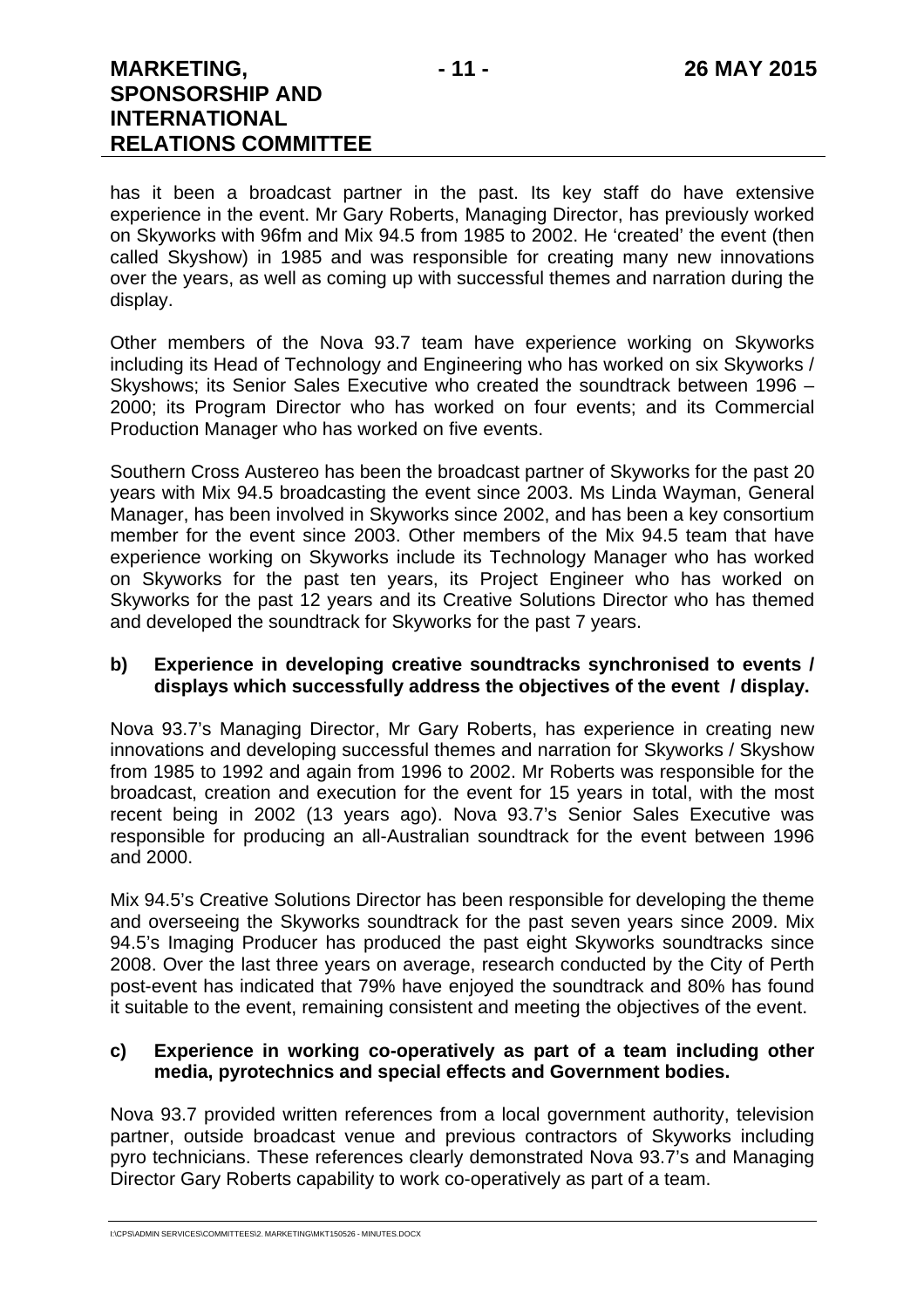## **MARKETING, SPONSORSHIP AND INTERNATIONAL RELATIONS COMMITTEE**

Mix 94.5's General Manager, Ms Linda Wayman, has been a member of the Skyworks Consortium Committee for 13 years, successfully co-operating with the contracted pyro technician, television partner and other stakeholders in this time. In producing the VIP Listener Party, Mix 94.5 have also worked closely with the City of Perth Approvals Team and other stakeholders including emergency services to deliver this aspect of the event. Relevant referees were provided, including the previous pyrotechnic contractor and television partner.

#### **FINANCIAL IMPLICATIONS:**

The total value of this proposal is not included in the Skyworks 2015/16 budget as Mix 94.5 is providing its services in advertising in exchange for major sponsor status of Skyworks. The financial value of this proposal is noted in Confidential Schedule 1. There are no financial implications to the City.

#### **COMMENTS:**

Nova 93.7 is an experienced broadcaster who would be capable of delivering the promotion, soundtrack and broadcast of Skyworks, however relevant recent experience of an event of this scale is limited. Nova 93.7 presented some good ideas and has a strong following with both listeners and social media, but whilst the overall value of the proposal is slightly higher than Mix 94.5, this is predominately due to higher production costs and a larger allocation to social media rather than air time.

Mix 94.5 has a long standing history with the event, successfully partnering with City of Perth for the past 14 years as Mix 94.5, and a further 6 years under Southern Cross Austereo. Mix 94.5 has proposed a higher spend on promotional and advertising air time, resulting in significantly more 'spots' on air for Skyworks promotion. Mix 94.5 has presented a stronger overall proposal for Skyworks 2016.

#### *Moved by Cr Adamos, seconded by Cr Chen*

*That Council accepts the most suitable tender being that submitted by Perth FM Radio Pty Ltd (Mix 94.5) for the Provision of Promotion, Soundtrack and Broadcast by a Radio Station for the City of Perth Australia Day Skyworks 2016 event with the option to extend for 2017 and 2018.* 

*The motion was put and carried*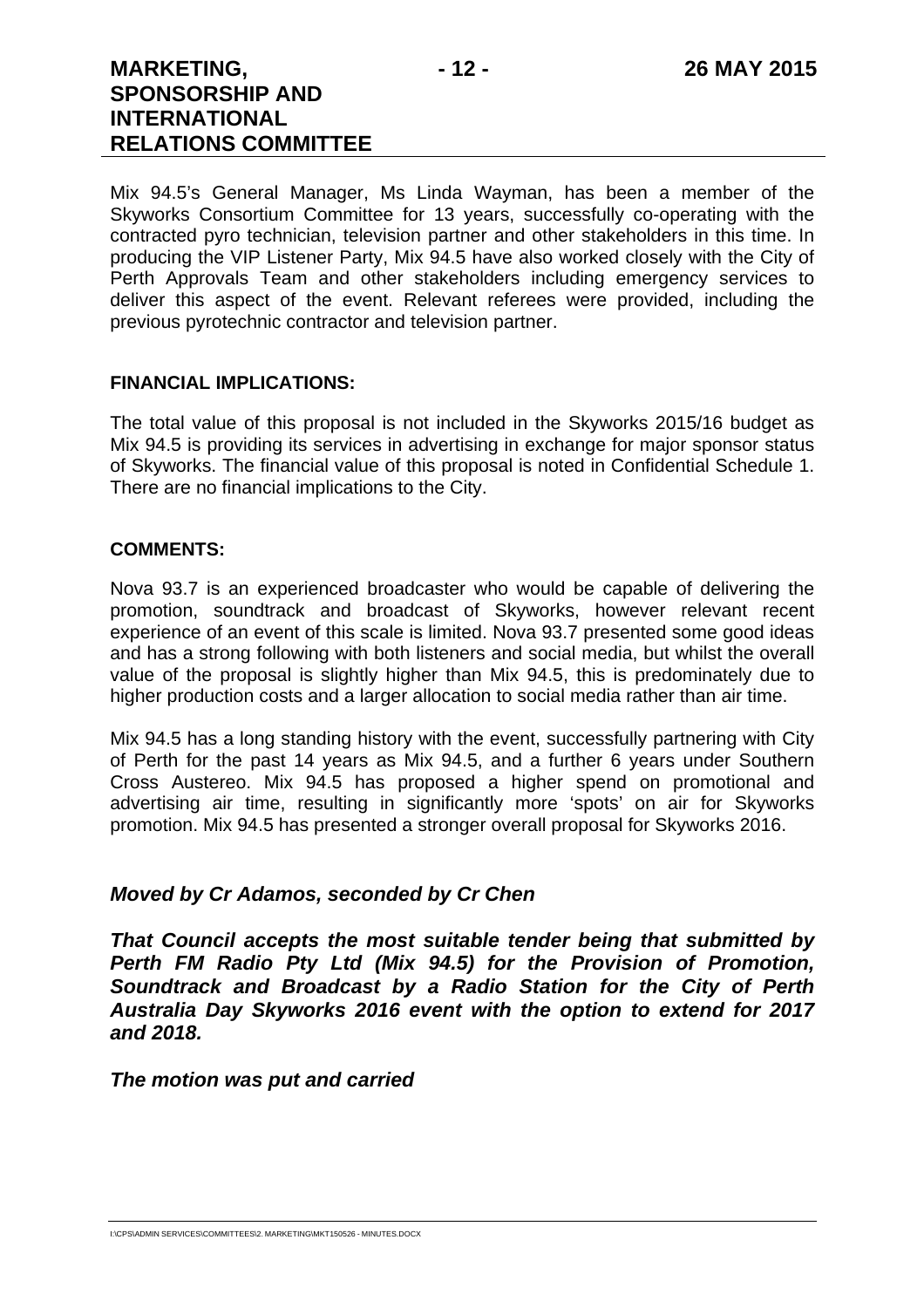**The votes were recorded as follows:** 

- **For: Crs Chen and Adamos**
- **Against: Nil**

## **MP89/15 TENDER 093-14/15 – PROVISION OF PROMOTION AND BROADCAST BY A TELEVISION STATION – CITY OF PERTH AUSTRALIA DAY SKYWORKS**

#### **BACKGROUND:**

| FILE REFERENCE:          | P1031441                                               |
|--------------------------|--------------------------------------------------------|
| <b>REPORTING UNIT:</b>   | Marketing, Communications & Events                     |
| RESPONSIBLE DIRECTORATE: | <b>City Services</b>                                   |
| DATE:                    | 20 April 2015                                          |
| MAP / SCHEDULE:          | Confidential Schedule 3 - Proposal Submission          |
|                          | Confidential Schedule 4 - Tender 093-14/15 Evaluation  |
|                          | <b>Matrix</b>                                          |
|                          | (Confidential Schedules are distributed to the Elected |
|                          | Members under separate cover)                          |

#### **Confidential Schedules 3 and 4 are bound in Consolidated Committee Confidential Minute Book Volume 1 2015.**

The tender process has been used to seek provision of promotion and broadcast by a television station for the City of Perth Australia Day Skyworks events for 2016 (with an option to extend for 2017 and 2018). There are no financial implications as the services are provided by the successful tenderer free of charge in return for sponsorship rights to the event. These sponsorship rights include the placement of the City of Perth crest on all marketing materials and the recognition of the City of Perth as a major sponsor.

#### **LEGISLATION / STRATEGIC PLAN / POLICY:**

| Legislation                | Section 3.57 of the Local Government Act 1995<br>Part 4 of the Local Government (Functions and General)<br><b>Regulations 1996</b> |
|----------------------------|------------------------------------------------------------------------------------------------------------------------------------|
| <b>Integrated Planning</b> | <b>Corporate Business Plan</b>                                                                                                     |
| and Reporting              | Council Four Year Priorities: Perth as a Capital City                                                                              |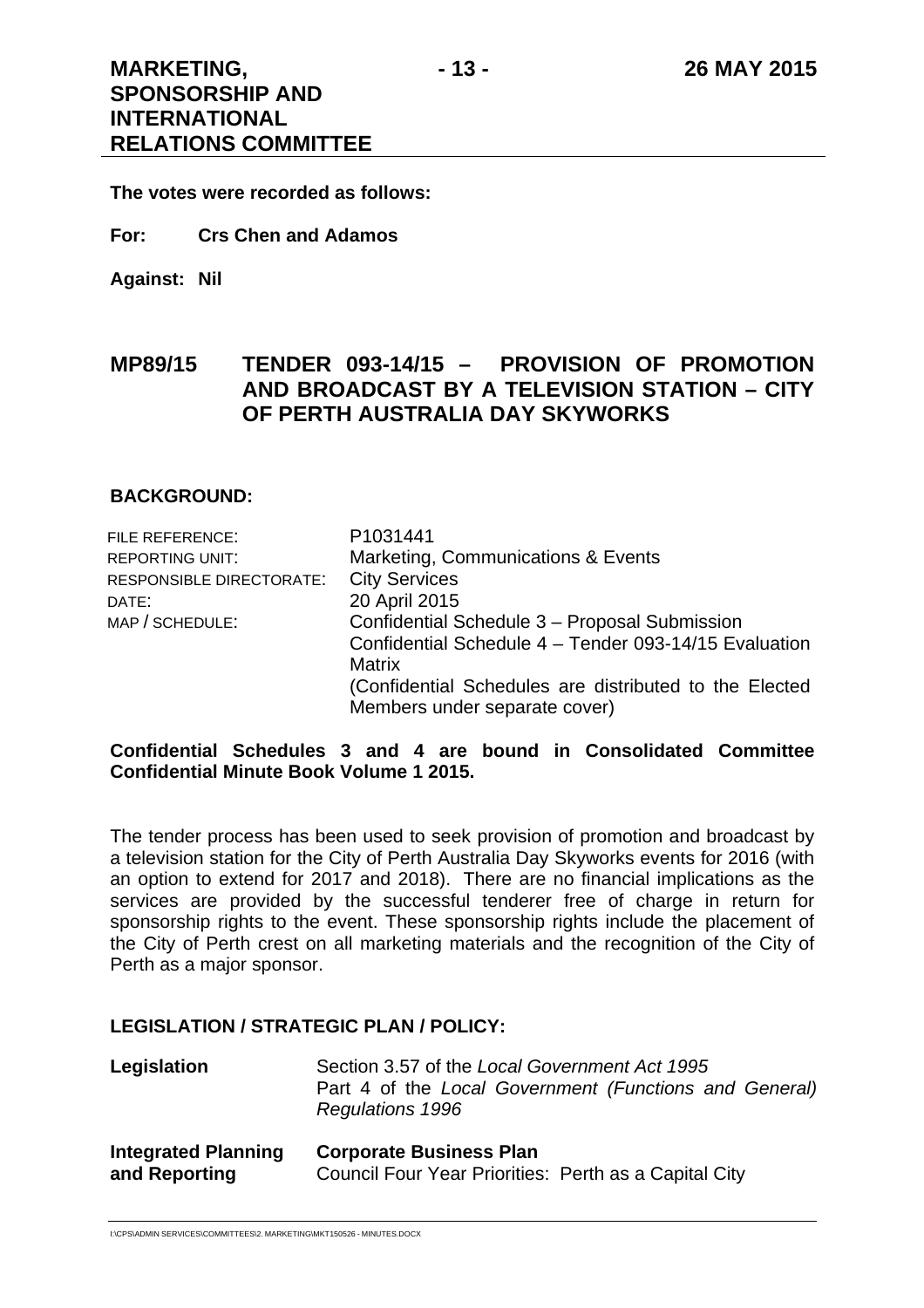| <b>Framework</b><br><b>Implications</b> | S5                                          | Increased place activation and use of under-<br>utilised space.                            |  |
|-----------------------------------------|---------------------------------------------|--------------------------------------------------------------------------------------------|--|
|                                         | IP5.2                                       | Contribute to and facilitate the activation and use<br>of vacant private and public space. |  |
| <b>Policy</b>                           | Policy No and Name: 9.7 – Purchasing Policy |                                                                                            |  |

#### **DETAILS:**

The City of Perth advertised for tender submissions for the Provision of Promotion and Broadcast by a Television Station for Skyworks 2016 with the option to extend in 2017 and 2018. One submission was received from Seven Network (Operations) Ltd.

#### **Assessment**

The tender was assessed against the following selection criteria and all conditions were met. The following is a summary of the assessment:

#### **Total value of the proposal**

The total value of the proposal by the Seven Network is considered to be significant. The Seven Network has met all requirements of the specifications that include:

- Delayed broadcast of the event on 26 January prior to 11.00pm;
- Delayed broadcast of the event the weekend immediately following the event;
- Production of a television commercial: and
- Provided promotional airtime schedule.

In addition, the proposal also includes a great deal of additional benefits to the City. These benefits, along with details of the total value of the proposal are detailed in Confidential Schedule 3.

#### **Effectiveness of the promotional program**

The Seven Network has a broad community appeal and is involved in many other events including the Christmas Pageant, Telethon, HBF Run for a Reason, Mandurah Crab Fest and Celebrate WA events. The Seven Network has been the highest rating station in Australia for the past nine years and the leading station in Perth for 25 consecutive years, rating highest with its prime-time news program (Seven News), breakfast program (Sunrise) and current affairs program (Today Tonight). The telecast of the Australian Open each January provides Seven Network with a high rating period in which Skyworks can be promoted.

In 2014, Seven Network won 40 weeks of the 40 week official ratings period with a share of 24.8% for primetime television (1800 – 2400), leading Nine (15.1%) and Ten (11.9%). TV was the most commonly recalled advertising channel (unprompted) by the general public in the post-event research conducted by City of Perth with 31% of

I:\CPS\ADMIN SERVICES\COMMITTEES\2. MARKETING\MKT150526 - MINUTES.DOCX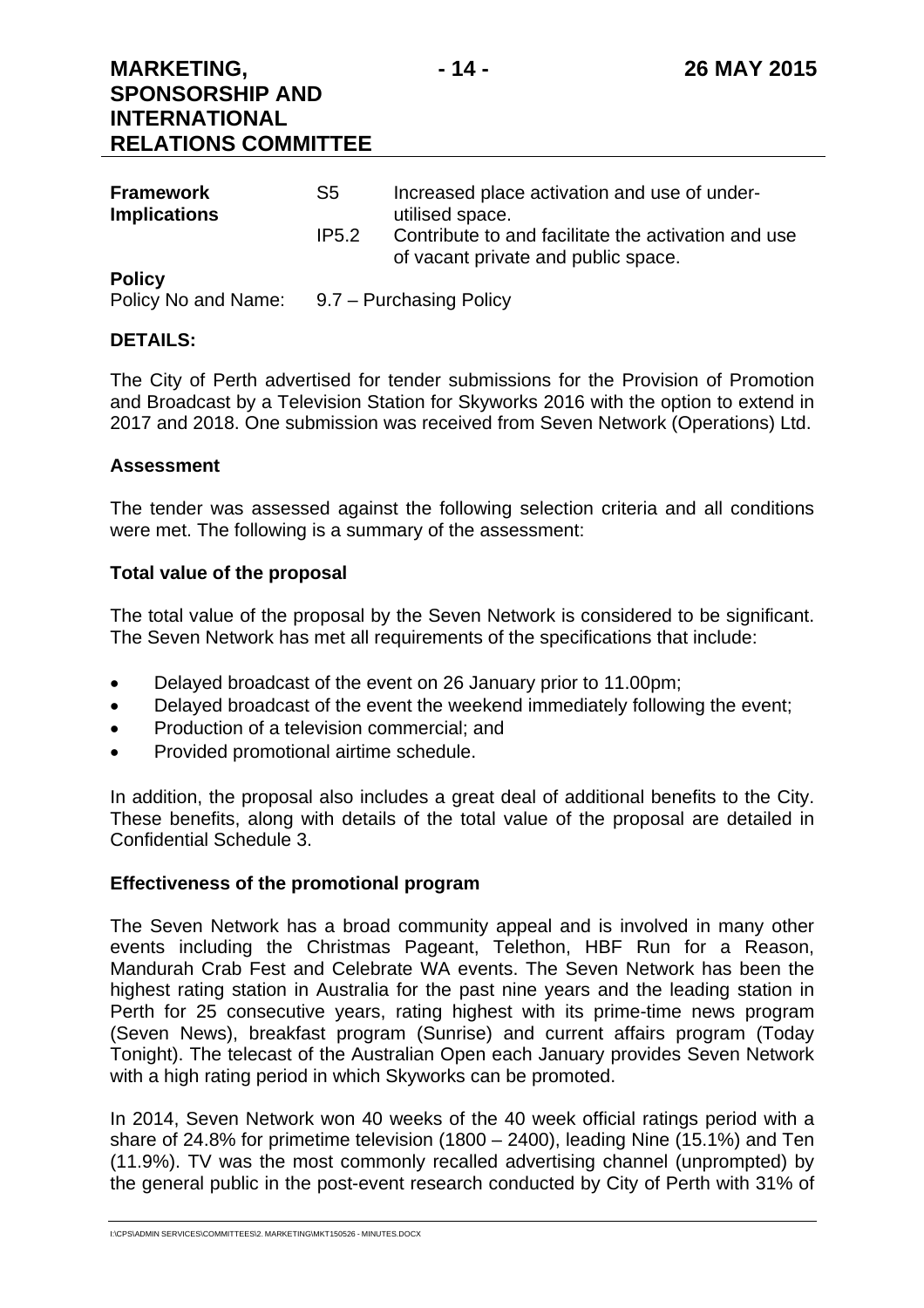the general public seeing Channel Seven's TV commercial and recalling key information.

#### **Experience in:**

- **Developing and broadcasting events of a similar scale, level of complexity and level of expenditure to that proposed for Skyworks; and**
- **Experience in filming and producing a delayed telecast.**

The Seven Network successfully telecasts more WA events than any other station including Skyworks for the past 20 years, the Christmas Pageant for the past 43 years and Telethon for the past 47 years. Telethon, being the longest standing event, has enabled Seven Network to test, challenge, develop and prove technical capabilities over the years, giving the station the unique ability to deal with technical challenges and issues.

#### **Experience in working co-operatively as part of a team including other media, pyrotechnicians and Government bodies.**

Referees provided include contacts from the contracted pyrotechnics company (Foti Fireworks) and radio station partner (Southern Cross Austereo – Mix 94.5) of Skyworks in recent years in which Seven Network has had to work co-operatively with on the Skyworks Consortium Group. Seven Network has worked with the City of Perth on Skyworks since the City took over the delivery of the event from 96FM in 1996, demonstrating a strong history with the event and required experience of filming and producing the delayed telecast.

#### **FINANCIAL IMPLICATIONS:**

The total value of this proposal is not reflected in the Skyworks 2015/16 budget as the Channel Seven Network is providing this in advertising in exchange for major sponsor status of Skyworks. There are no financial implications to the City.

All figures quoted in this report are exclusive of GST.

#### **COMMENTS:**

The Channel Seven Network has proposed to contribute significant advertising value for Skyworks 2016 including added benefits proposed for 2016 not previously provided. The Channel Seven Network successfully telecasts more WA events than any other station and has worked with the City of Perth on Skyworks for the past 20 years. It is recommended that the tender submission from Channel Seven Network is accepted for Skyworks 2016, with the option to extend for Skyworks 2017 and 2018.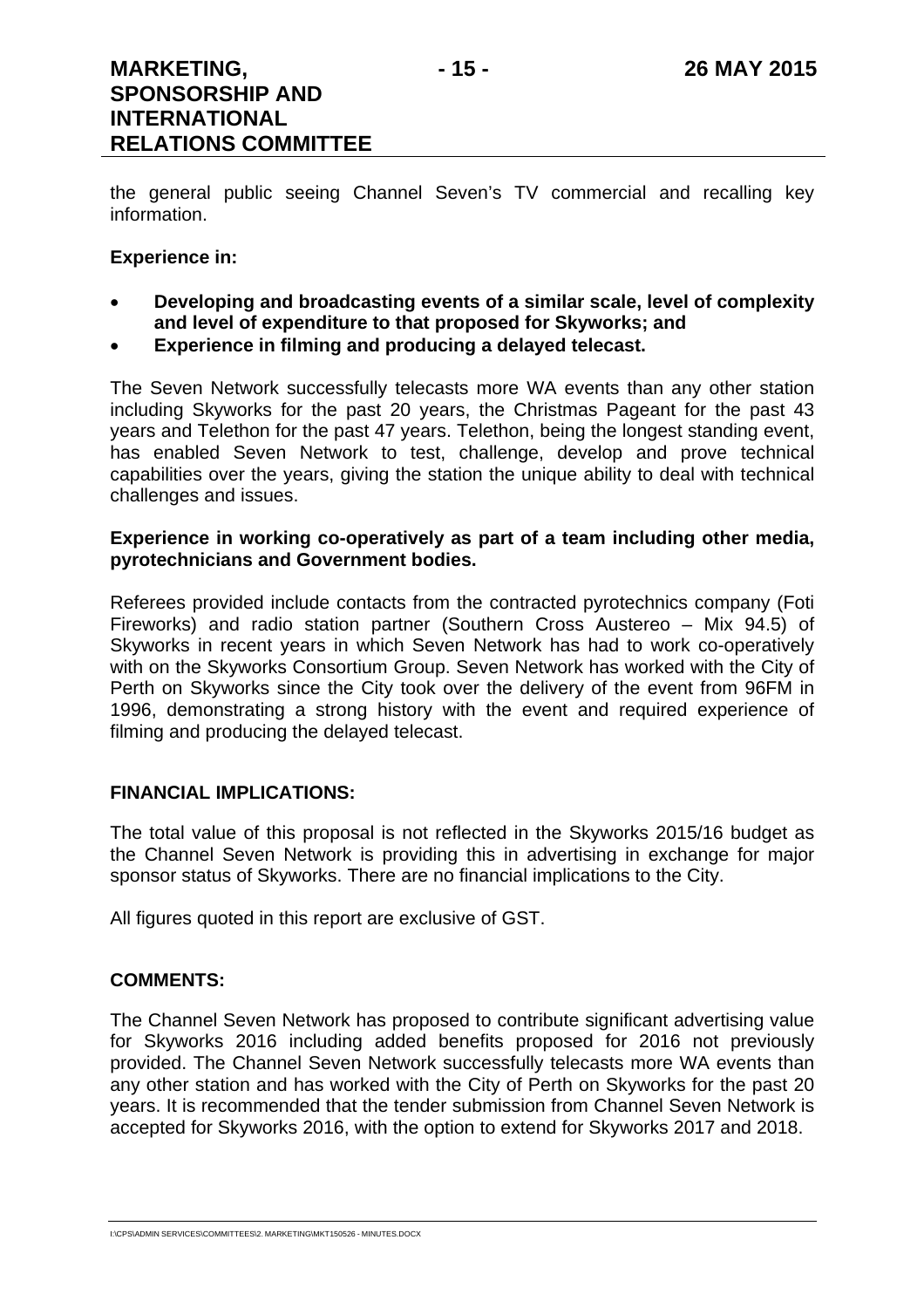*Moved by Cr Adamos, seconded by Cr Chen* 

*That Council accepts the most suitable tender being that submitted by Seven Network (Operations) Ltd for the Provision of Promotion and Broadcast by a Television Station for the City of Perth Australia Day Skyworks 2016 event with the option to extend to 2017 and 2018.* 

*The motion was put and carried* 

**The votes were recorded as follows:** 

**For: Crs Chen and Adamos** 

**Against: Nil** 

**MP90/15 TENDER 106-14/15 – PROVISION OF CONCEPT DEVELOPMENT, CREATIVE AND PRODUCTION OF PYROTECHNICS DISPLAY – CITY OF PERTH AUSTRALIA DAY SKYWORKS 91/15 MOTIONS OF WHICH PREVIOUS NOTICE HAS BEEN GIVEN** 

#### **BACKGROUND:**

| FILE REFERENCE:          | P1031440                                               |  |  |  |
|--------------------------|--------------------------------------------------------|--|--|--|
| <b>REPORTING UNIT:</b>   | Marketing, Communications & Events                     |  |  |  |
| RESPONSIBLE DIRECTORATE: | <b>City Services</b>                                   |  |  |  |
| DATE:                    | 11 May 2015                                            |  |  |  |
| MAP / SCHEDULE:          | Confidential Schedule 5 - Proposal Submissions         |  |  |  |
|                          | Confidential Schedule 6 - Tender 106-14/15 Evaluation  |  |  |  |
|                          | <b>Matrix</b>                                          |  |  |  |
|                          | (Confidential Schedules are distributed to the Elected |  |  |  |
|                          | Members under separate cover)                          |  |  |  |
|                          |                                                        |  |  |  |

**Confidential Schedules 5 and 6 are bound in Consolidated Committee Confidential Minute Book Volume 1 2015.**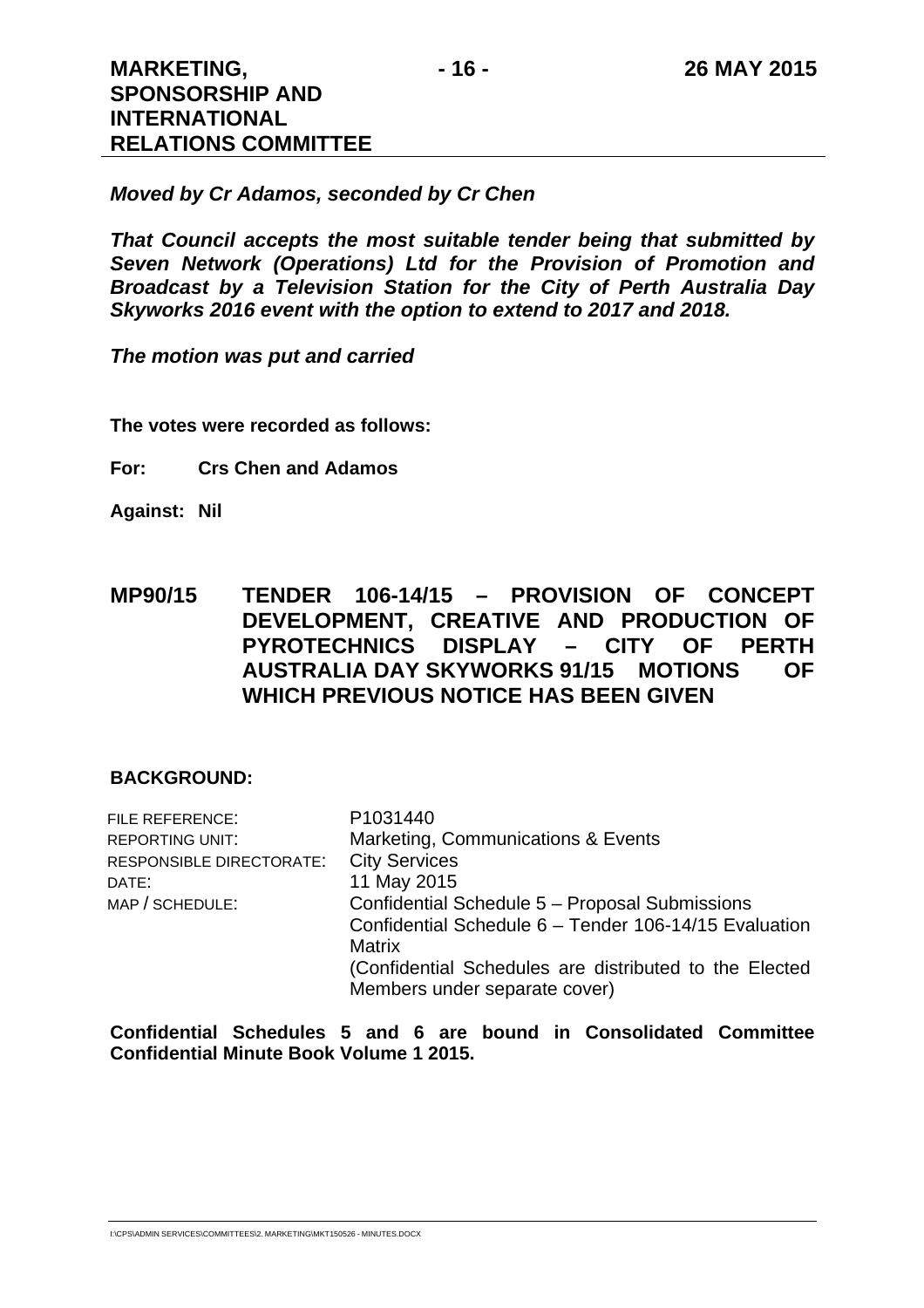## **MARKETING, SPONSORSHIP AND INTERNATIONAL RELATIONS COMMITTEE**

#### **LEGISLATION / STRATEGIC PLAN / POLICY:**

| Legislation                                                                            |                                                                                                                                                                  | Section 3.57 of the Local Government Act 1995<br>Part 4 of the Local Government (Functions and General)<br><b>Regulations 1996</b> |  |  |
|----------------------------------------------------------------------------------------|------------------------------------------------------------------------------------------------------------------------------------------------------------------|------------------------------------------------------------------------------------------------------------------------------------|--|--|
| <b>Integrated Planning</b><br>and Reporting<br><b>Framework</b><br><b>Implications</b> | <b>Corporate Business Plan</b><br>Council Four Year Priorities: Perth as a Capital City<br>Increased place activation and use of under-<br>S5<br>utilised space. |                                                                                                                                    |  |  |
|                                                                                        | IP5.2                                                                                                                                                            | Contribute to and facilitate the activation and use<br>of vacant private and public space.                                         |  |  |
| <b>Policy</b>                                                                          |                                                                                                                                                                  |                                                                                                                                    |  |  |

Policy No and Name: 9.7 – Purchasing Policy

### **DETAILS:**

The City of Perth advertised for tender submissions for the Provision of Concept Development, Creative and Production of Pyrotechnics Display for the City of Perth Australia Day Skyworks 2016 with the option to extend in 2017 and 2018. Three submissions were received from;

- Fireworks Australia.
- Foti International Fireworks.
- Howard and Sons Pyrotechnics.

#### **Assessment**

The tender was assessed against the following selection criteria and all conditions were met. The following is a summary of the assessment:

#### **Budget**

- **a) Provide a detailed budget with the tender submission that demonstrates how they would allocate expenditure for the event, as detailed in Clause 7 – Budget.**
- **b) Demonstrate that the company has the financial capability to stage an event the same size of City of Perth Australia Day Skyworks and finance the purchase of all materials and services leading up to the event.**

The tender specified the budget amount for this contract, being \$450,000 (excluding GST). Submissions were to provide a detailed breakdown of how this budget would be allocated.

I:\CPS\ADMIN SERVICES\COMMITTEES\2. MARKETING\MKT150526 - MINUTES.DOCX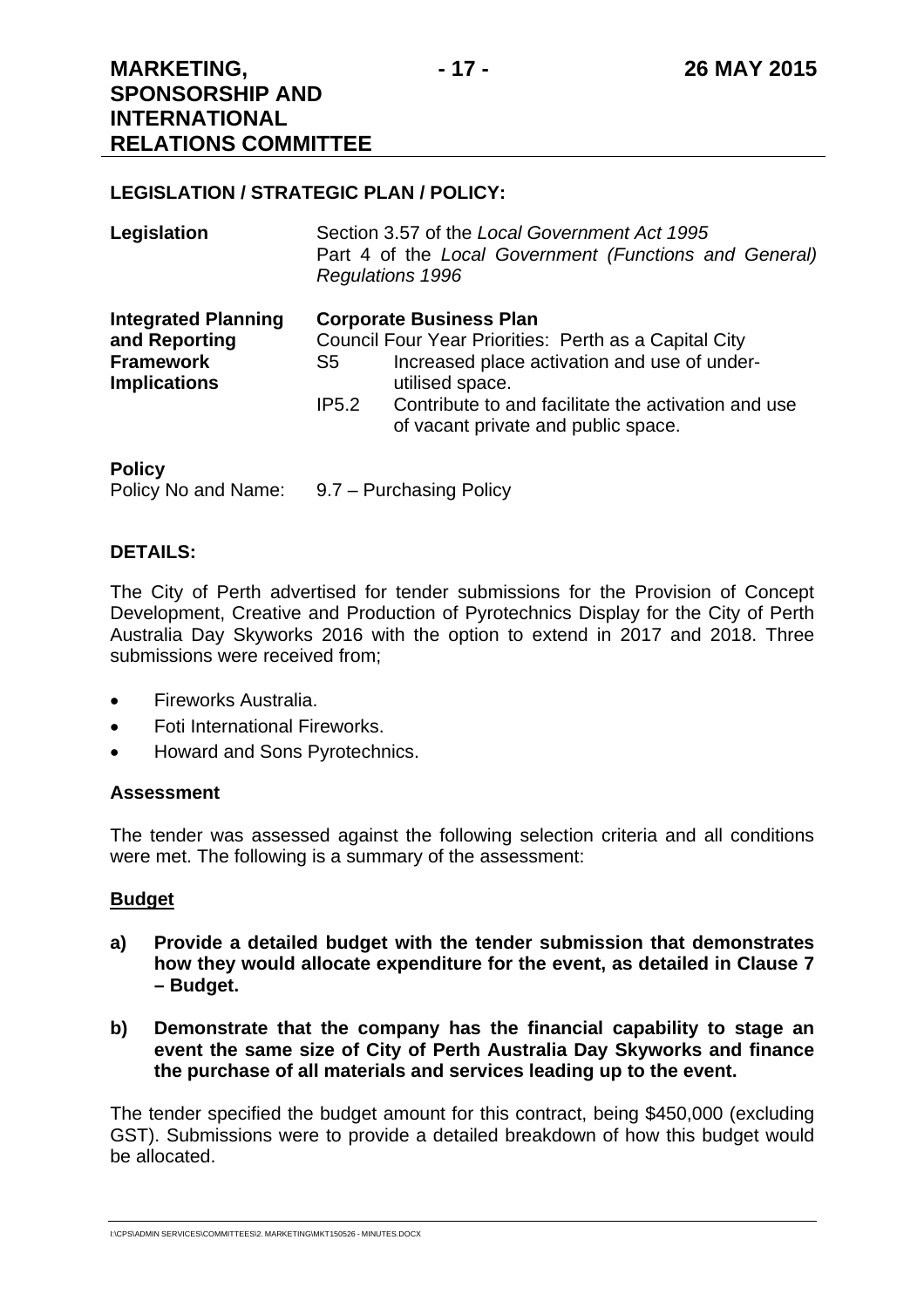Fireworks Australia submitted a budget that clearly identified spend in the submission. They also demonstrated financial capability to present the event.

Foti International Fireworks submitted the Values Schedule however a detailed budget with a breakdown of costs was not provided. The submission clearly demonstrated a capacity to deliver the event both in their tender and in practice, with a list of current commitments and delivering the Australia Day Skyworks for the previous six years.

Howard & Sons Pyrotechnics provided a detailed budget which clearly outlined spend for the event. Howard and Son's had the greatest spend on the supply of goods and services for the event. The submission demonstrated a capacity to successfully deliver the event.

#### **Experience**

- **a) Demonstrated experience in the successful creative development, execution and presentation of a pyrotechnics display of a similar scale and level of complexity.**
- **b) The Contractor must provide names and contact details of:** 
	- **two referees for whom they have developed and executed events of a similar scale and level of complexity to the services specified, and**
	- **two referees with whom the Contractor has worked in executing a display synchronized to a soundtrack.**
- **c) Demonstrated experience in presenting a pyrotechnics display synchronized to a broadcast music and/or narration soundtrack.**
- **d) Demonstrated experience working in an inner-city environment.**

#### **e) Demonstrate prior experience firing from barges and guarantee delivery.**

The Fireworks Australia submission was presented as a Consortium, comprising a partnership between Fireworks Australia and Pyro Star companies. The submission demonstrated that extensive experience in presenting displays synchronised to a broadcast, working in inner city environments and firing from barges. Examples were included for each type of display including Canberra Australia Day celebrations on Lake Griffin, Sydney Olympics, London New Year's Eve Celebrations and Flinders Station Fireworks.

Foti International Fireworks demonstrated extensive worldwide experience in pyrotechnic displays from barges within inner city environments. Foti International Fireworks have presented the City of Perth Australia Day Skyworks event for 9 years and have been the consultants, designers and suppliers for the Sydney Olympics and New Year's Eve events since 1997. They also present other Australian displays

I:\CPS\ADMIN SERVICES\COMMITTEES\2. MARKETING\MKT150526 - MINUTES.DOCX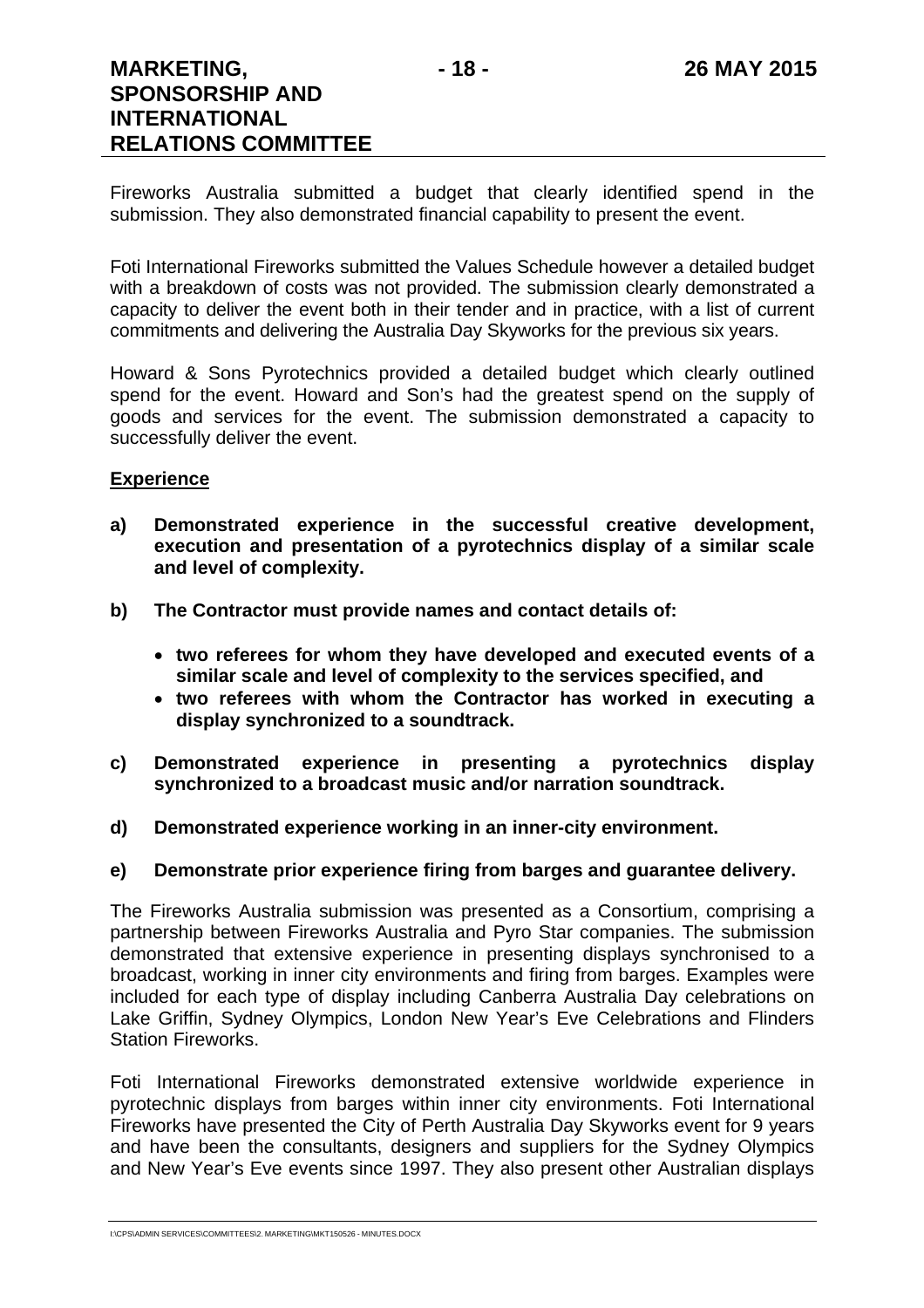including Canberra Skyfire and Brisbane River Fire events. Foti International Fireworks provided examples of presenting displays synchronised to a broadcast including the Canberra Skyfire and the Brisbane Riverfire events. The panel noted the involvement in Skyworks and experience presenting displays synchronised to a music broadcast and soundtrack for this event also.

Howard and Son's Pyrotechnics demonstrated extensive worldwide experience in pyrotechnic displays from barges in inner city environments, presenting over 600 firework displays annually. Howard and Son's Pyrotechnics presented the Australia Day Skyworks event from 2007 to 2009. The submission clearly demonstrated specific examples of events that were synchronised to a music broadcast that were of the same scale, value and complexity to Skyworks including the Melbourne New Year's Eve and Moomba Festival displays on the Yarra River since 2002 and Canberra Centenary Celebrations on Lake Burley Griffin. They also listed larger and more complex events including the Opening and Closing Ceremonies of the Delhi Commonwealth Games and Melbourne Commonwealth Games with multiple firing sites including rooftops, bridges, buildings and 36 pontoons on the Yarra and Qatar National Day since 2008 which includes 33 barges across 3km on the Doha Corniche River.

#### **Innovation and Technology**

- **a) Demonstrated experience including the use of new technology or types of fireworks to create a unique and impressive display.**
- **b) Demonstrate delivery of leading technology with particular reference to the marketability of new products.**

Fireworks Australia demonstrated that they are the largest fireworks distributor in Australia with access to all new products for the event. The submission had the lowest spend on fireworks and the lowest number of products used for the display. The submission included new creative designs and technology with demonstrated delivery of leading technology and creative ideas at events including international acclaim for the artistic design on the Sydney Harbour Bridge as part of the Sydney Olympics.

Foti International Fireworks demonstrated extensive experience using new technology and fireworks at numerous events including the International Fleet Review in Sydney with the largest multimedia production staged on Sydney Harbour, Turkish Republic Day with waterfall fireworks and precision firing at the Adelaide New Year's Eve event with a 6m action wheel suspended from a crane. The submission proposed a new layout design with creative pyrotechnic additions and high definition firing formats.

Howard and Son's Pyrotechnics submission had the greatest spend on fireworks and the highest number of fireworks in the display. Howard and Son's demonstrated the capacity and capability to deliver new concepts and layouts with successful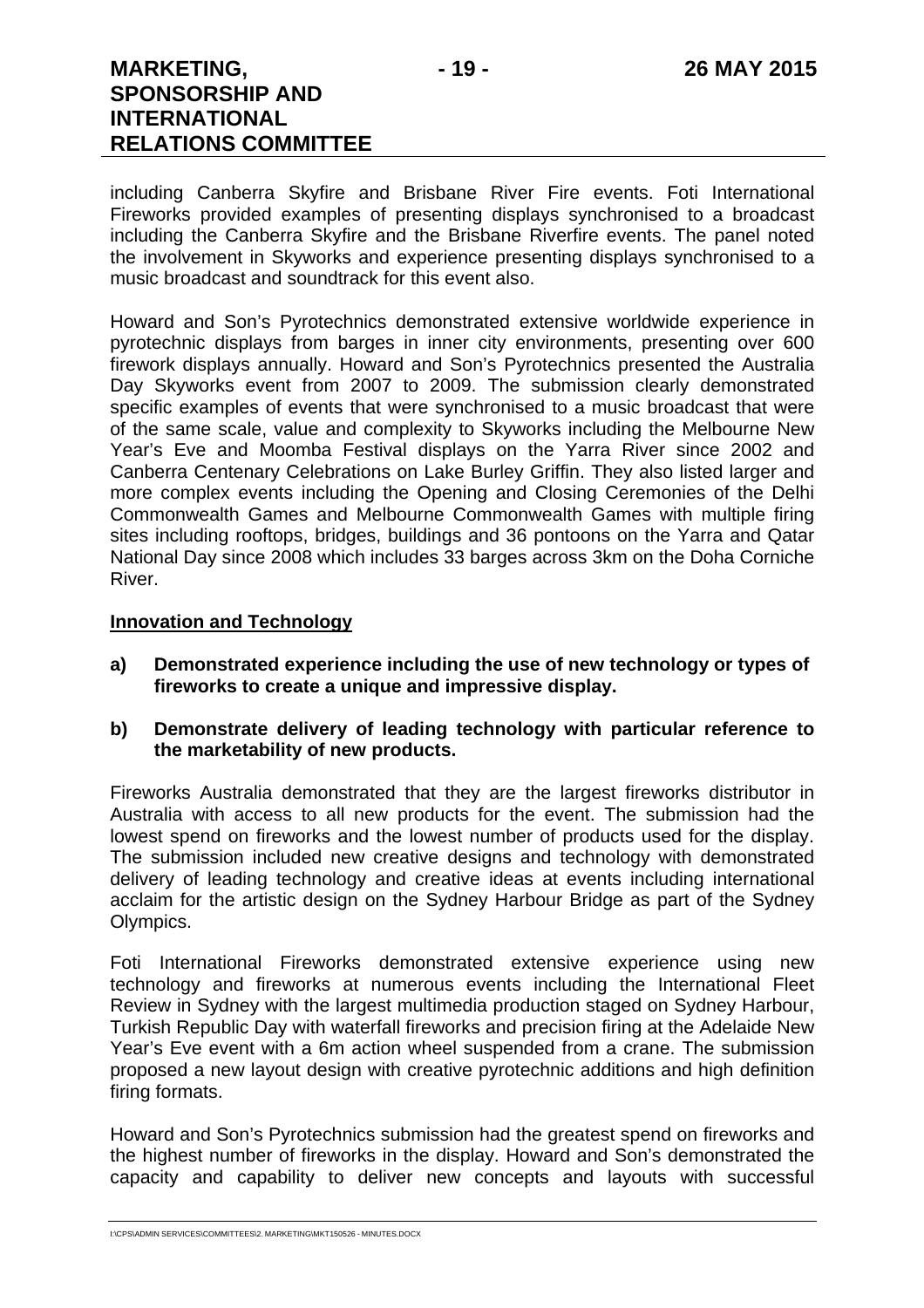## **MARKETING, SPONSORSHIP AND INTERNATIONAL RELATIONS COMMITTEE**

implementation of large marine based events including an art sculpture spelling NATION at the Canberra Centenary events, new product design and creative visions as part of the Qatar National Day, special effects and flames launched from stadium arches at the Arab Games and technically advanced displays with new products and special effects from multiple firing locations at the Delhi and Melbourne Commonwealth Games events. The proposal offered extensive layout options and a creative point of difference with marketable and unique product designs.

All three proposal submissions are detailed in Confidential Schedule 5.

#### **Safety Management**

#### **a) Provide details of Safety Management Plans that comply with all safety requirements required by Acts, Regulations, Codes of Practice and Standards.**

All tender submissions provided comprehensive details of Safety Management Plans and copies of licensing information.

Fireworks Australia provided a detailed Safety Management System with procedures from design to implementation, risk management and workplace health and safety documentation. Fireworks Australia would nominate a dedicated Skyworks OHS officer on-site for the duration of the event.

Foti International Fireworks included comprehensive details of manufacturing, risk assessment, quality assurance and risk management plan documentation

Howard and Son's Pyrotechnics included pyrotechnic equipment details with explosive and emergency plans quality and safety assurances, execution of services and safety management processes.

#### **Environmental Management**

#### **a) The Contractor must provide details of environmentally responsible practices at similar events which support the City of Perth's Environment Plan.**

Fireworks Australia included an environmental management plan and green environmental policy but made no reference to the City of Perth's Environment Plan. The submission demonstrated use of biodegradable casings and recycling of electrical wires.

Foti International Fireworks demonstrated practices that focus on assisting the City of Perth to achieve the Environmental Plan and Vision. The submission included a comprehensive environmental management plan developed by their Environmental Consultant. Foti International Fireworks offset carbon emissions from fireworks display and can reduce the overall amount of perchlorates from 40% to 10%.

I:\CPS\ADMIN SERVICES\COMMITTEES\2. MARKETING\MKT150526 - MINUTES.DOCX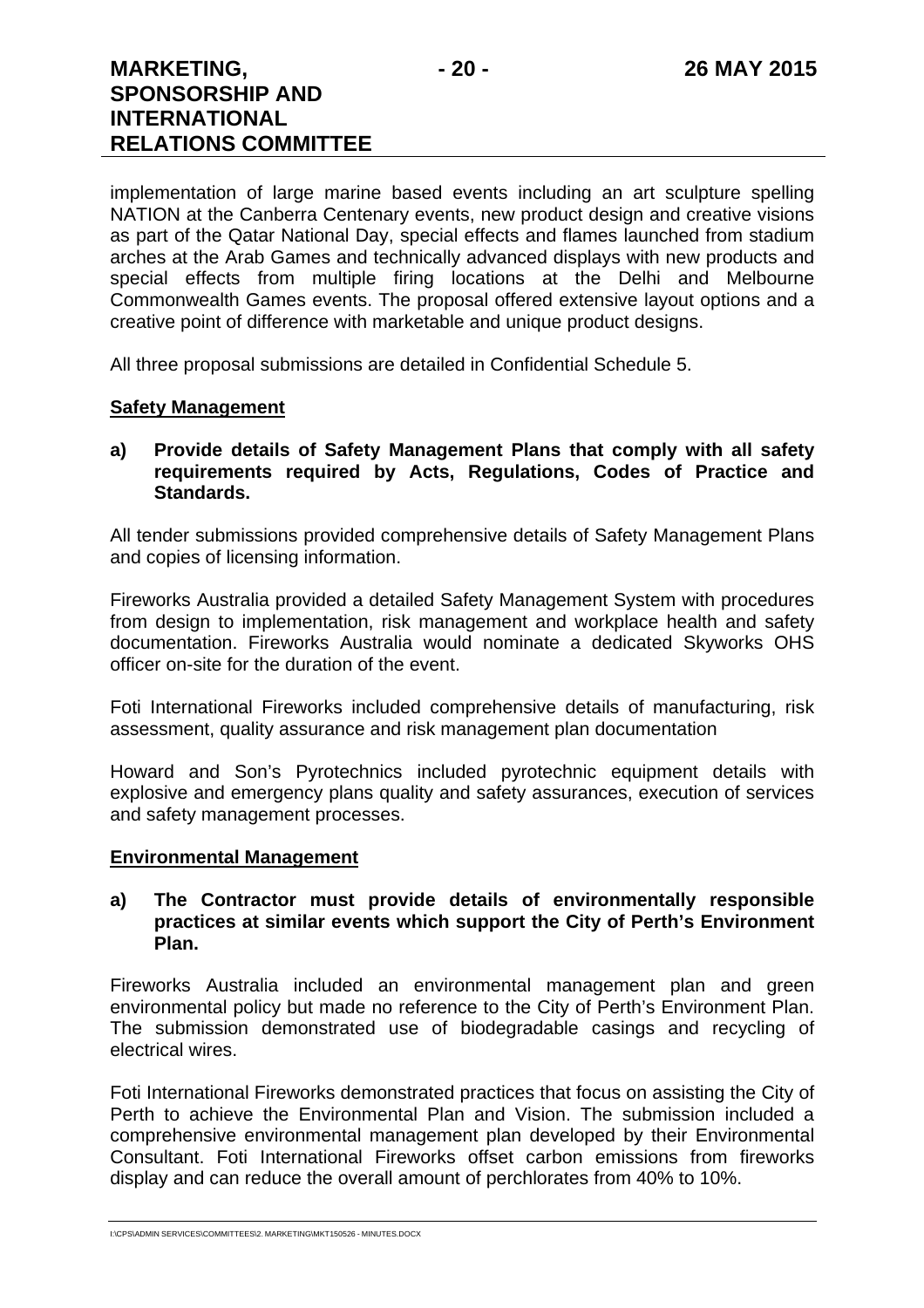Howard and Son's Pyrotechnics outlined initiatives that support the City of Perth's Environmental Plan. The submission included a Environmental Management Plan and an Environmental Risk Management Plan for pyrotechnics. Howard and Son's use biodegradable products in the display.

## **FINANCIAL IMPLICATIONS:**

| <b>ACCOUNT NO:</b>         | CL 1405 4000 |
|----------------------------|--------------|
| <b>BUDGET ITEM:</b>        | TBA          |
| <b>BUDGET PAGE NUMBER:</b> | TBA          |
| <b>BUDGETED AMOUNT:</b>    | \$2,072,690  |
| AMOUNT SPENT TO DATE:      | \$0          |
| PROPOSED COST:             | \$450,000    |
| <b>BALANCE:</b>            | \$1,622,690  |

It is noted that the previous fireworks contract agreed in 2013 was for \$450,000 per annum (excluding GST) with CPI increases each additional year. The starting point of the new contract for 2016 (with options for 2017 and 2018) has also been set at the 2013 budget level of \$450,000.

All figures quoted in this report are exclusive of GST.

## **COMMENTS:**

It is considered that Howard and Son's Pyrotechnics submitted a comprehensive tender that addressed the tender specifications and demonstrated unique display options and highly innovative creative options in their submission. Overall, Howard and Son's submitted the strongest all round submission of the companies that tendered and are the recommended company to supply the concept and the delivery of goods and services for the pyrotechnics and special effects display for the City of Perth Australia Day fireworks 2016.

## *Moved by Cr Adamos, seconded by Cr Chen*

*That Council accepts the most suitable tender being that submitted by Howard and Son's Pyrotechnics for the Provision of Concept Development, Creative and Production of the Pyrotechnics Display for the City of Perth Australia Day Skyworks 2016 at the cost of \$450,000 (excluding GST), inclusive of options to extend the contract for 2017 and 2018, with CPI increases applicable in these years.* 

*The motion was put and carried*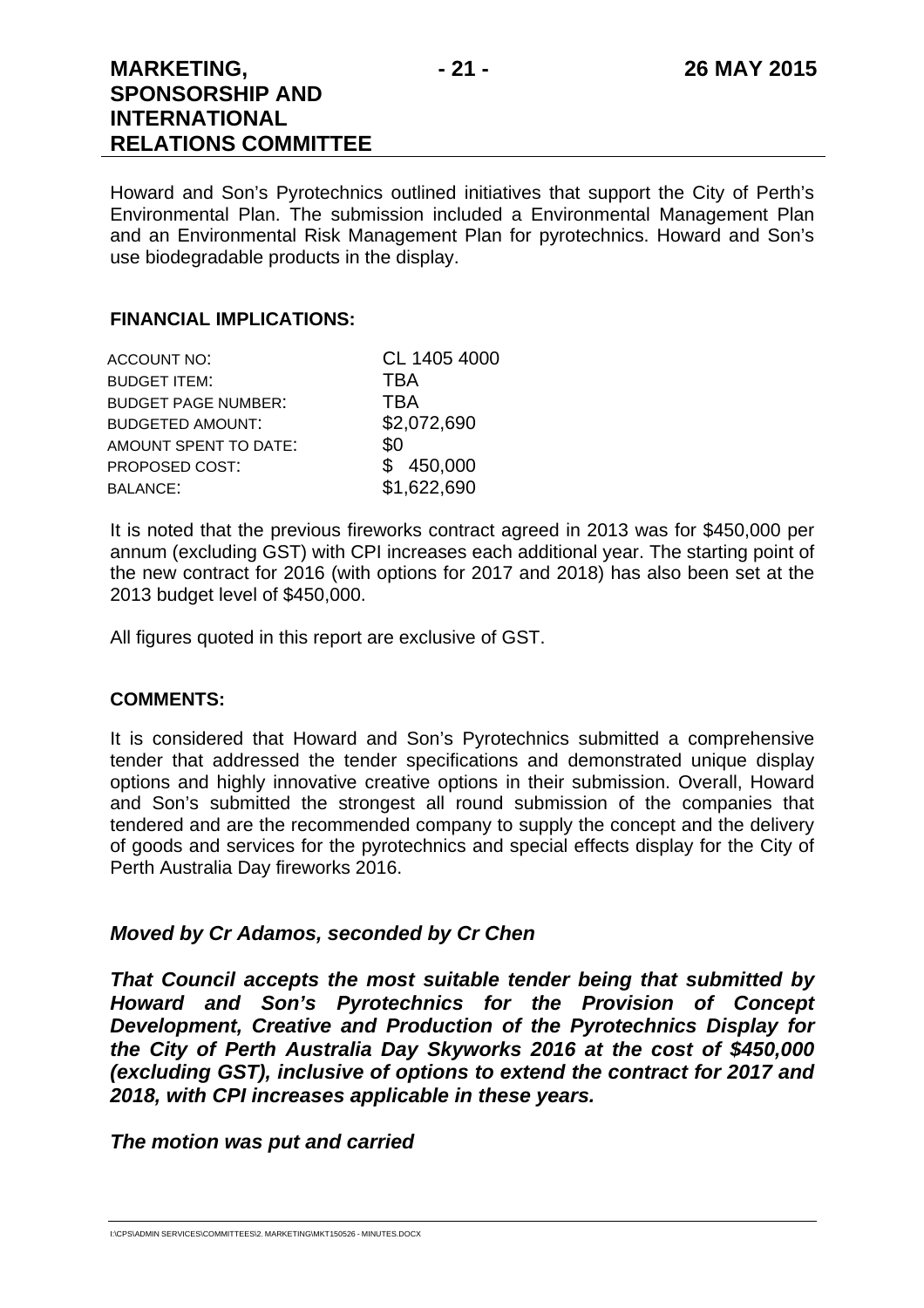**The votes were recorded as follows:** 

- **For: Crs Chen and Adamos**
- **Against: Nil**

## **MP91/15 PERTH PUBLIC ART FOUNDATION INCORPORATED – THREE YEAR SPONSORSHIP AND PRINCIPAL PARTNERSHIP AGREEMENT WITH THE CITY OF PERTH 2015-2018**

The Chief Executive Officer advised that this item will now be presented to the Finance and Administration Committee for its consideration at a future meeting.

## **MP92/15 GENERAL BUSINESS**

## **Responses to General Business from a Previous Meeting**

Nil

## **New General Business**

Nil

## **MP93/15 ITEMS FOR CONSIDERATION AT A FUTURE MEETING**

## **Outstanding Reports:**

 Review of Council Policy 18.8 – Provision of Sponsorship and Donations (Raised 22/01/15, updated 03/03/15).

The Chief Executive Officer advised the Committee that this item will be presented to the Committee after the organisational restructure has been established and the relevant resources have been secured.

## **MP94/15 CLOSE OF MEETING**

**4.30pm** There being no further business the Presiding Member declared the meeting closed.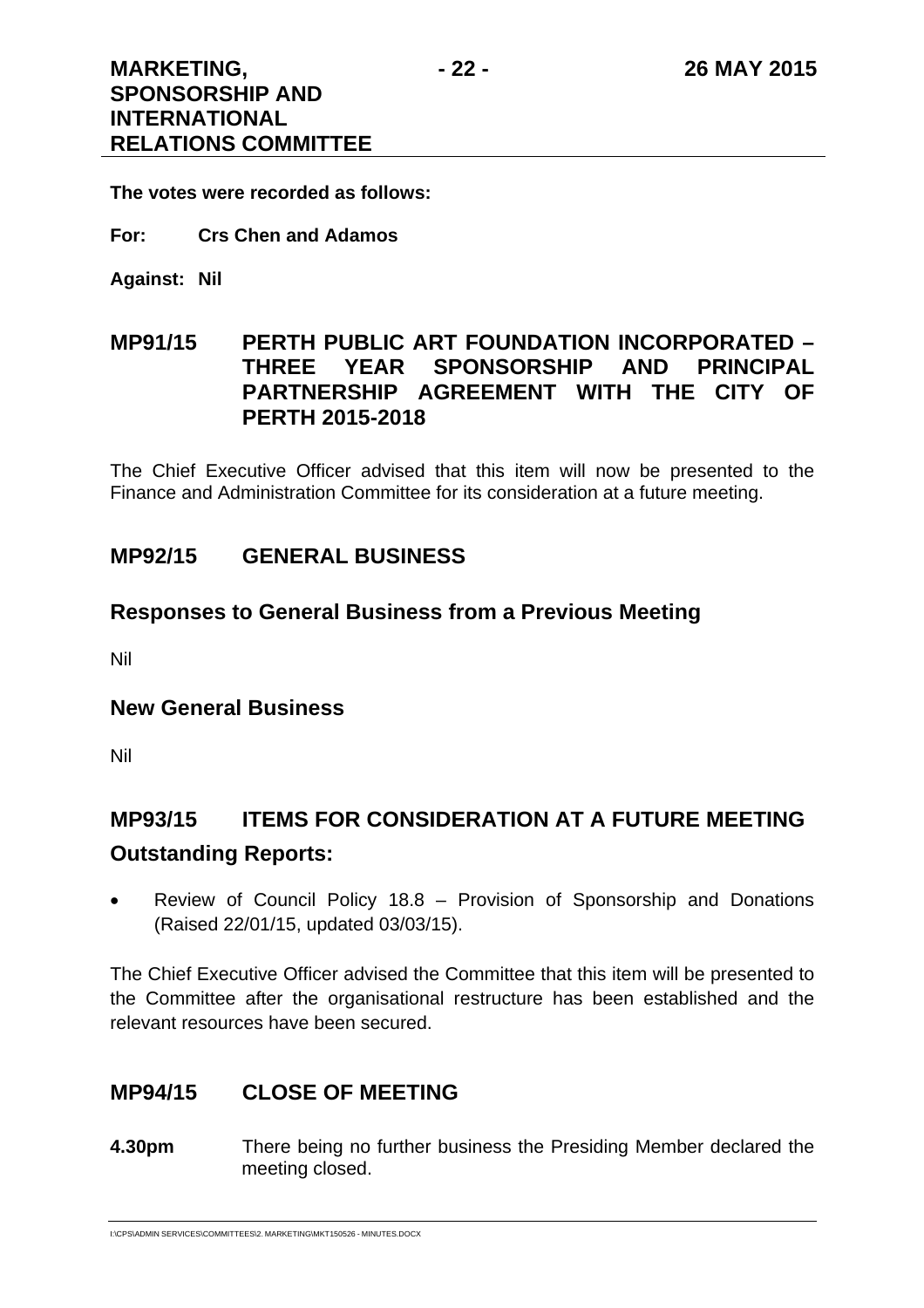**SCHEDULES** FOR THE MINUTES OF THE MARKETING, SPONSORSHIP AND INTERNATIONAL RELATIONS COMMITTEE MEETING HELD ON 26 MAY 2015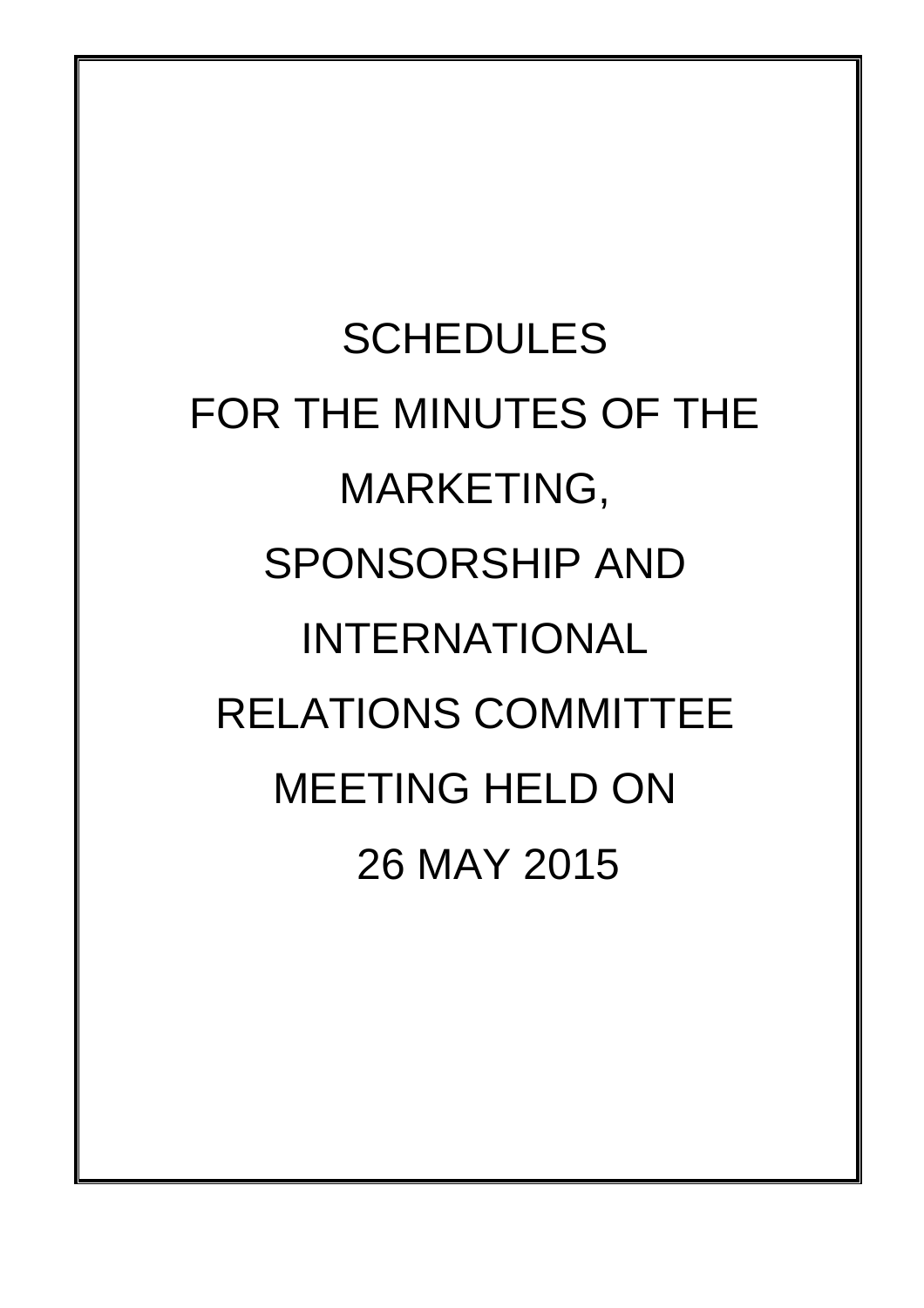# Marketing, Sponsorship and International Relations **Committee** Confidential Schedules 1 and 2 (Minute MP88/15 refers)

Distributed to Elected Members under separate cover

Bound in Consolidated Committee

Confidential Minute Book

Volume 1 2015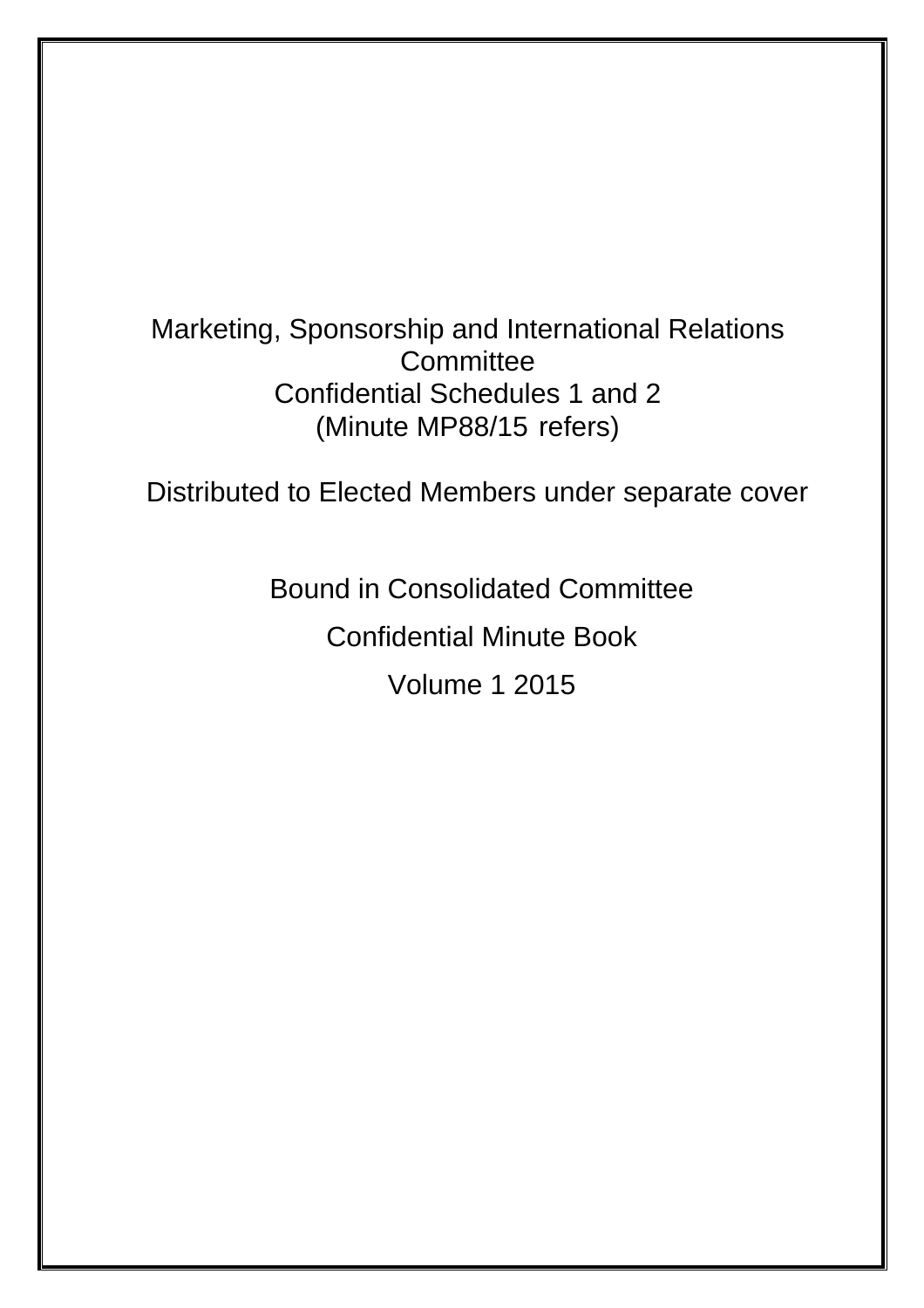# Marketing, Sponsorship and International Relations **Committee** Confidential Schedules 3 and 4 (Minute MP89/15 refers)

Distributed to Elected Members under separate cover

Bound in Consolidated Committee

Confidential Minute Book

Volume 1 2015